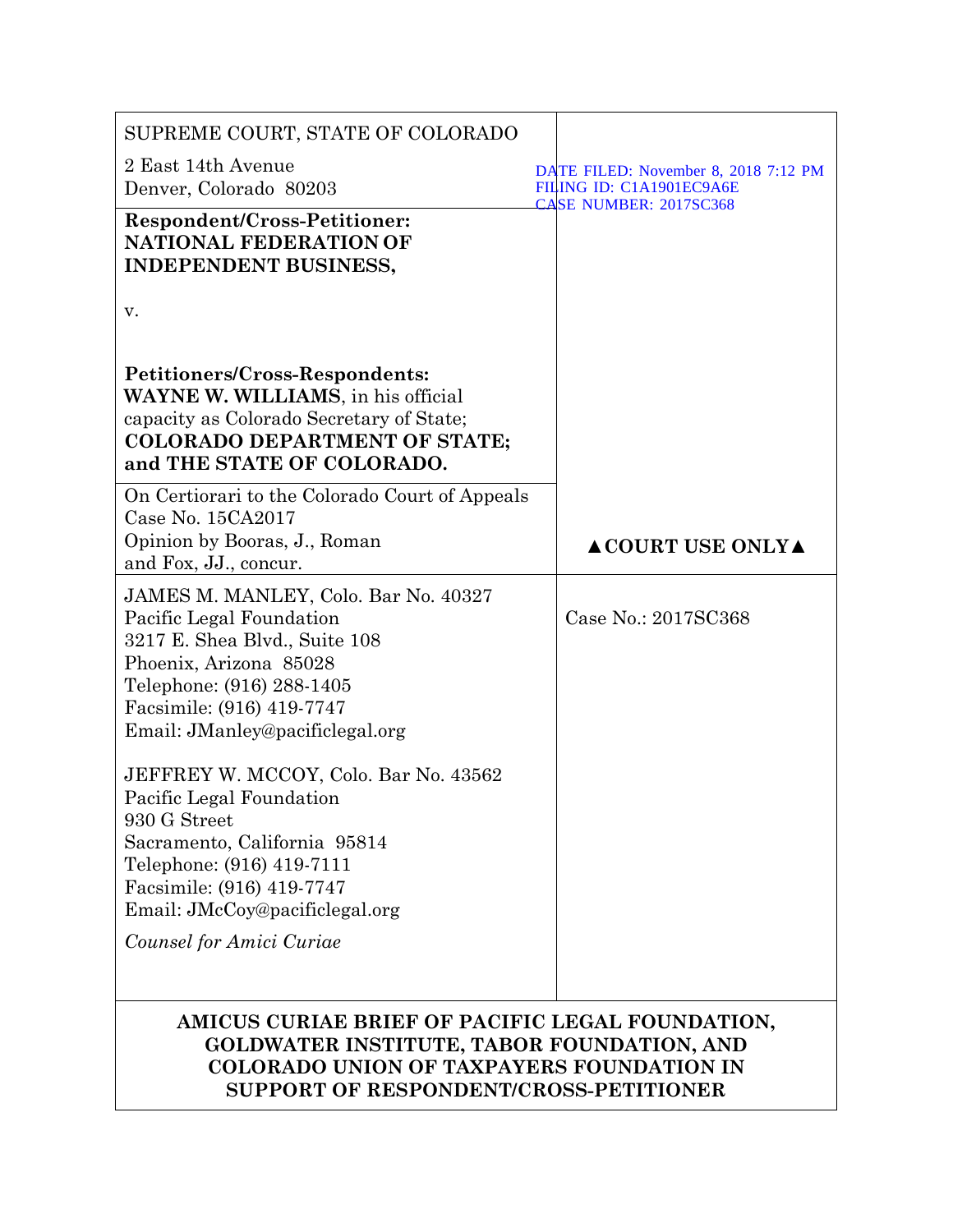### CERTIFICATE OF COMPLIANCE

I hereby certify that this brief complies with C.A.R. 29 and C.A.R. 32, including all formatting requirements set forth in these rules. Specifically, the undersigned certifies that: **The amicus brief complies with the applicable word limit set** 

# **forth in C.A.R. 29(d).**

It contains 3,987 words (does not exceed 4,750 words).

**The amicus brief complies with the content and form requirements set forth in C.A.R. 29(c).**

I acknowledge that my brief may be stricken if it fails to comply with any of the requirements of C.A.R. 29 and C.A.R. 32.

> s/ JAMES M. MANLEY James M. Manley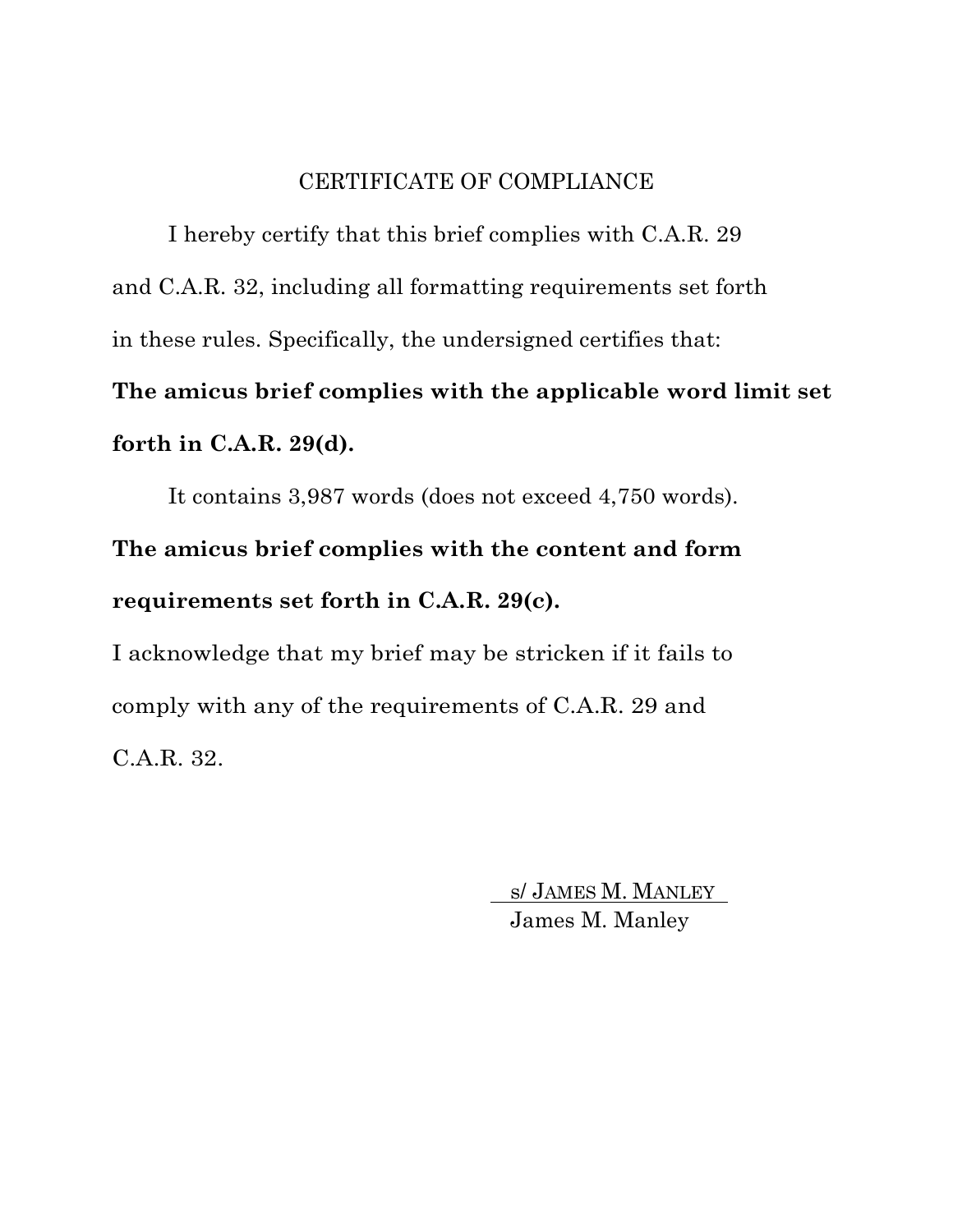# **Table of Contents**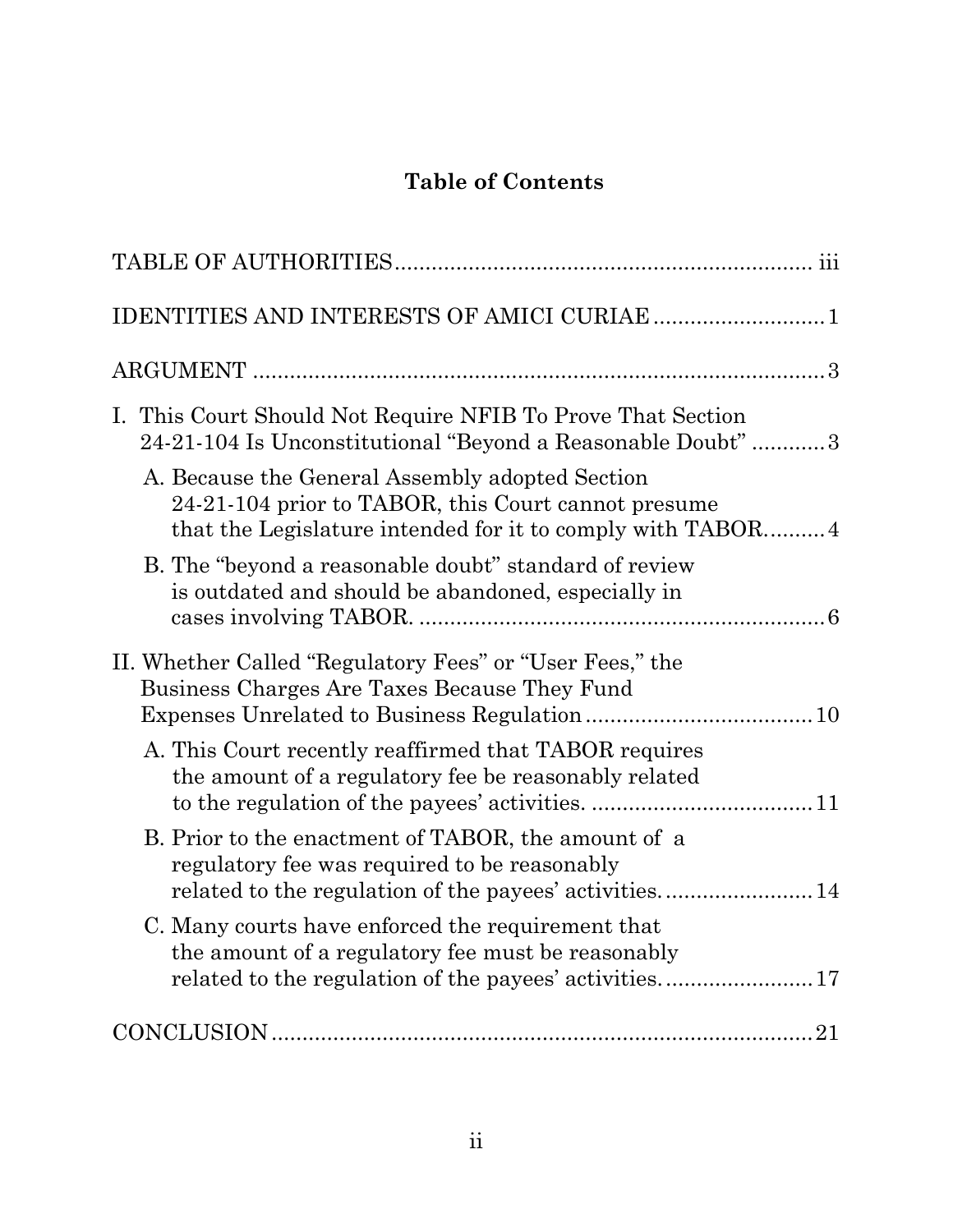# **Table of Authorities**

## **Cases**

|                                                             | Page           |
|-------------------------------------------------------------|----------------|
| Alexander v. People,                                        |                |
| American Trucking Ass'ns., Inc. v. O'Neill,                 |                |
| Bainbridge, Inc. v. Bd. of Cty. Comm'rs of Cty. of Douglas, |                |
| Barber v. Ritter,                                           |                |
| Bd. of Cnty. Comm'rs v. Vail Assoc., Inc.,                  |                |
| Bidart Bros. v. California Apple Comm'n,                    |                |
| Biggs v. Betlach,                                           |                |
| Colorado State Bd. of Educ. v. Taxpayers for Pub. Educ.,    |                |
| Colorado Union of Taxpayers Found. v. City of Aspen,        |                |
| Dolan v. City of Tigard,                                    |                |
| Douglas Cty. School Dist. v. Taxpayers for Public Educ.,    | $\overline{7}$ |
| Doyle v. Taxpayers for Pub. Educ.,                          |                |
| Frost & Frost Trucking Co. v. Railroad Comm'n of Cal.,      |                |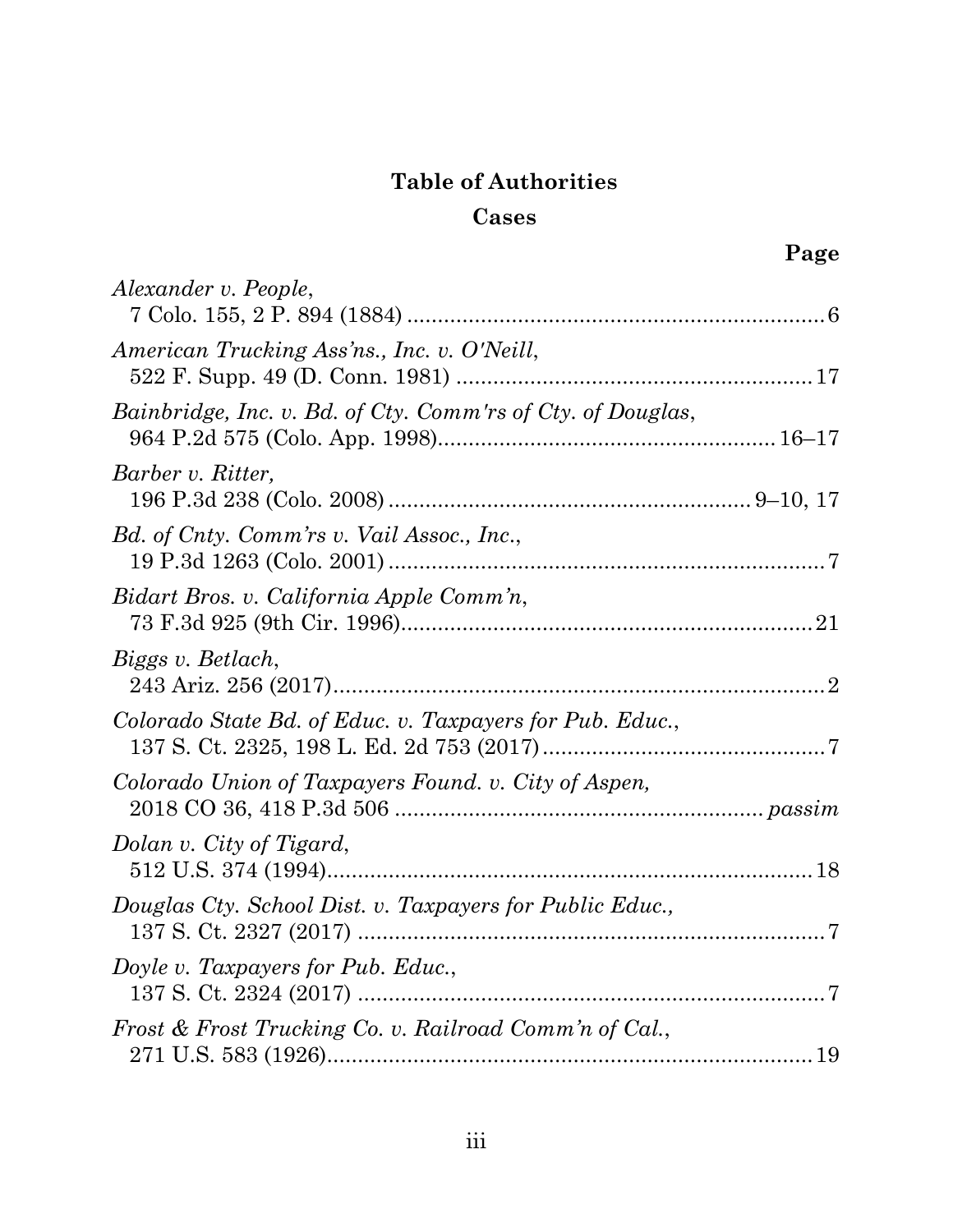# **Page**

| Hawaii Insurers Council v. Lingle,                                                                        |  |
|-----------------------------------------------------------------------------------------------------------|--|
| <i>Island Cty. v. State,</i>                                                                              |  |
| Koontz v. St. Johns River Water Mgmt. Dist.,                                                              |  |
| Loup-Miller Constr. Co. v. City & Cty. of Denver,                                                         |  |
| Marbury v. Madison,                                                                                       |  |
| May v. McNally,                                                                                           |  |
| Nat'l Fed'n of Indep. Bus. v. Williams,<br>No. 2014CV34803, Order (Denver Dist. Ct., Nov. 3, 2015)  13–14 |  |
| Nollan v. California Coastal Comm'n,                                                                      |  |
| People ex rel. Tucker v. Rucker,                                                                          |  |
| San Juan Cellular Telephone Co. v. Public<br>Service Commission of Puerto Rico,                           |  |
| Silicon Valley Taxpayers Ass'n, Inc. v. Santa Clara Cty. Open Space Auth.,                                |  |
| Sinclair Paint Co. v. State Bd. of Equalization,                                                          |  |
| Southern Pacific Co. v. Denton,                                                                           |  |
| TABOR Found. v. Reg'l Transportation Dist.,                                                               |  |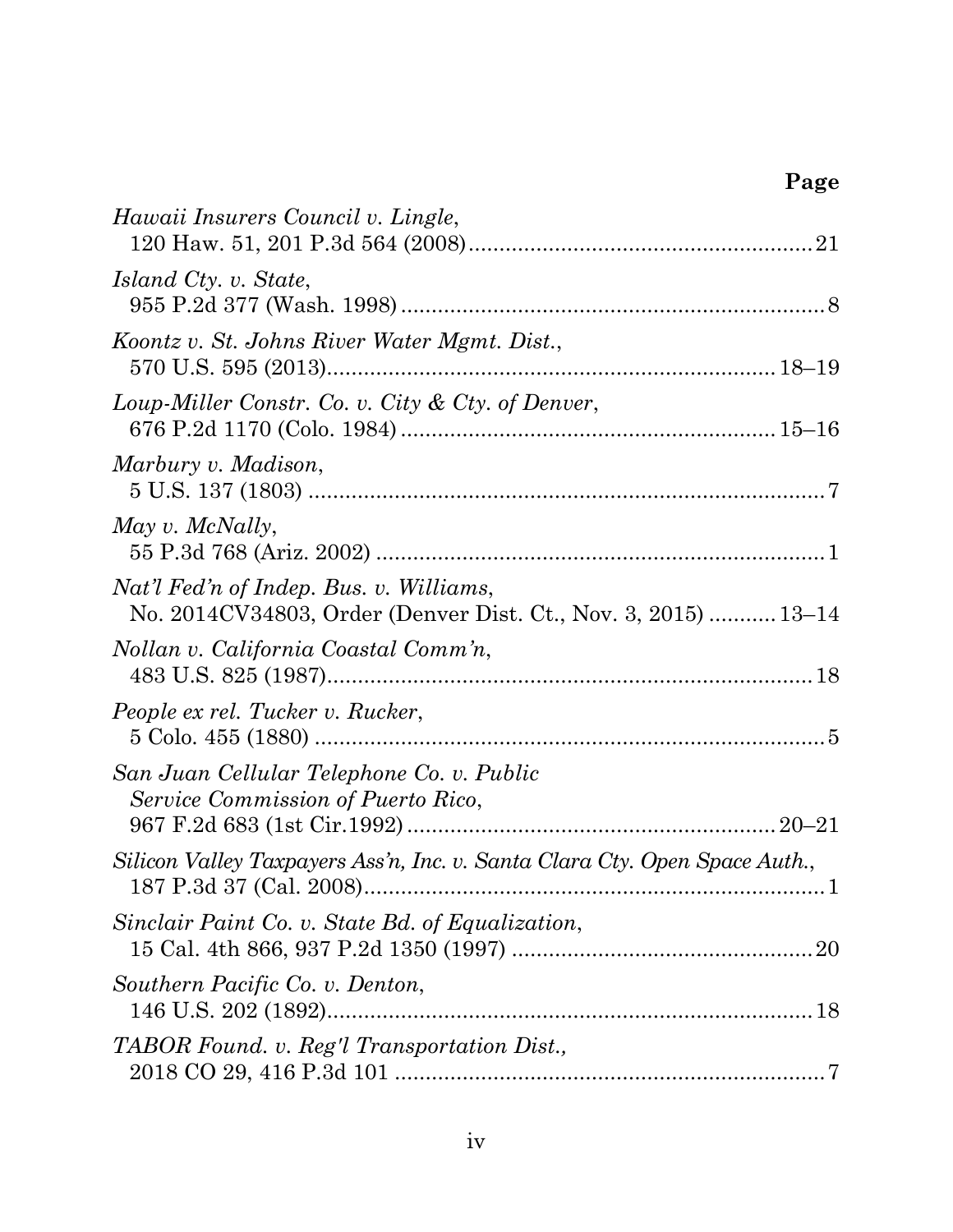# **Page**

| Taxpayers for Pub. Educ. v. Douglas Cty. Sch. Dist., |  |
|------------------------------------------------------|--|
| Vangilder v. Pinal County                            |  |
| Zaner v. City of Brighton,                           |  |
| Zelinger v. City & Cty. of Denver,                   |  |

# **Constitution**

# **Statute**

|--|

# **Other Authorities**

| Dawson, Edward C.,<br>Adjusting the Presumption of Constitutionality<br>Based on Margin of Statutory Passage,                                                                                      |  |
|----------------------------------------------------------------------------------------------------------------------------------------------------------------------------------------------------|--|
| Domenico, Daniel D.,<br>The Constitutional Feedback Loop: Why No State Institution<br><i>Typically Resolves Whether A Law Is Constitutional and</i><br>What, If Anything, Should Be Done About It, |  |
| Gibson, Laura J.,<br>Beyond A Reasonable Doubt: Colorado's Standard<br>for Reviewing A Statute's Constitutionality,                                                                                |  |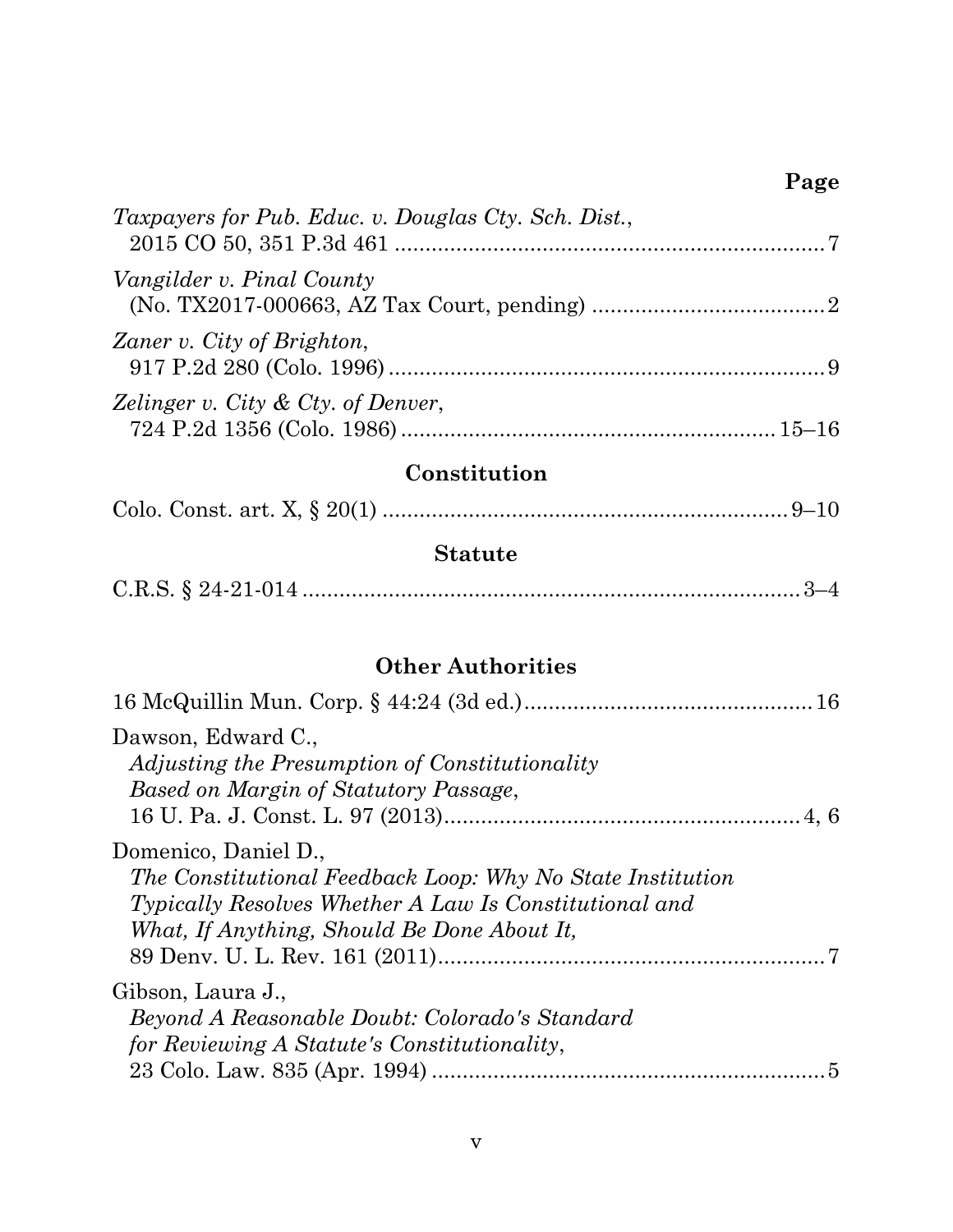# **Page**

| Posner, Richard A.,                                                  |
|----------------------------------------------------------------------|
| The Rise and Fall of Judicial Self-Restraint,                        |
|                                                                      |
| Satter, Robert & Geballe, Shelley,                                   |
| Litigation Under the Connecticut Constitution—                       |
| Developing a Sound Jurisprudence,                                    |
|                                                                      |
| Thayer, James B.,                                                    |
| The Origin and Scope of the American Doctrine of Constitutional Law, |
|                                                                      |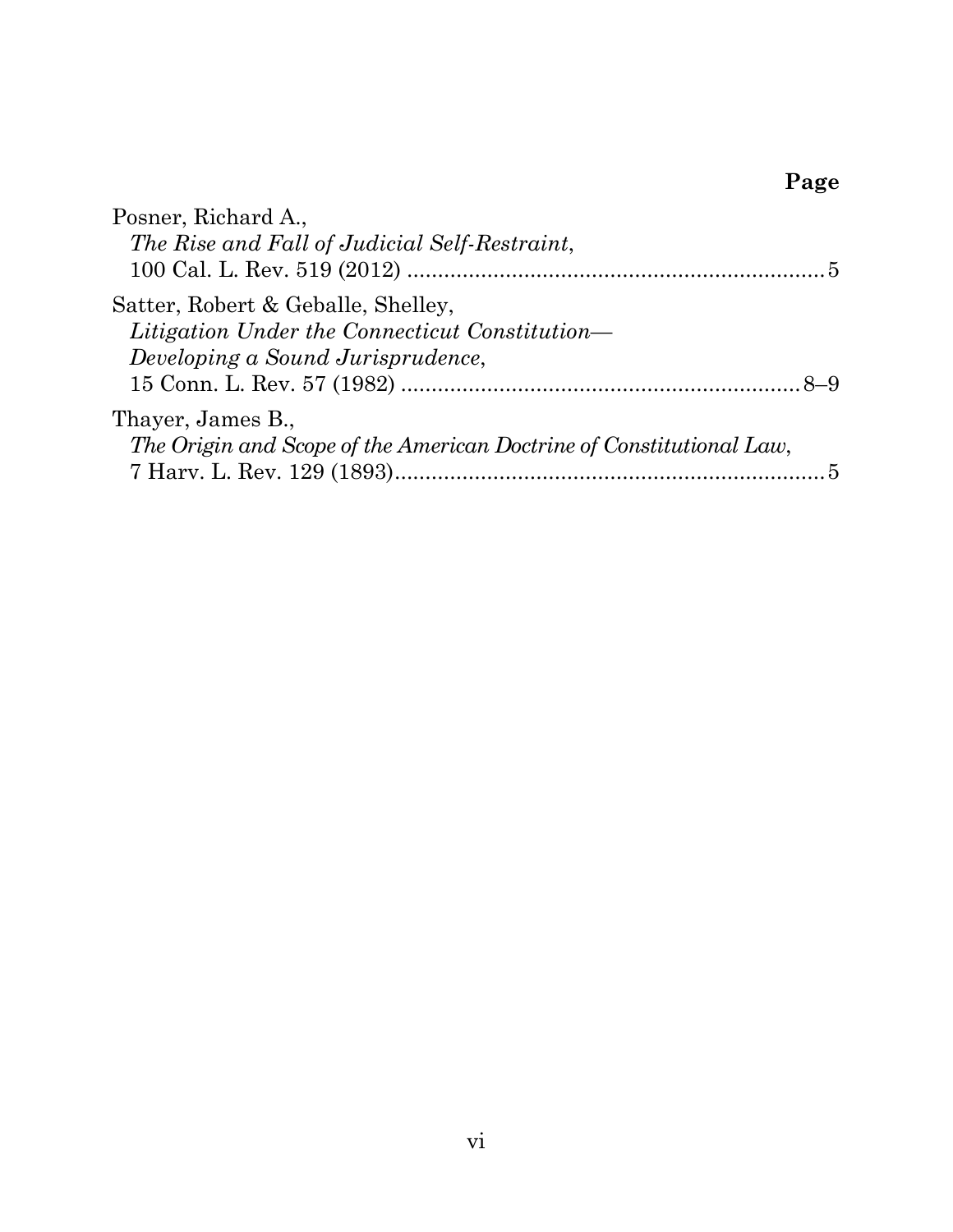Amici Curiae public interest groups respectfully submit this brief in support of Respondent/Cross-Petitioner National Federation of Independent Business (NFIB).

#### **IDENTITIES AND INTERESTS OF AMICI CURIAE**

Founded in 1973, Pacific Legal Foundation (PLF) is the oldest public interest legal foundation of its kind, fighting for the principles of limited government and private property rights in state and federal courts throughout the nation. To that end, PLF has frequently participated in cases concerning how to distinguish taxes from fees. *See, e.g., Silicon Valley Taxpayers Ass'n, Inc. v. Santa Clara Cty. Open Space Auth.*, 187 P.3d 37 (Cal. 2008); *May v. McNally*, 55 P.3d 768 (Ariz. 2002). Therefore, PLF is keenly interested in this appeal, which concerns the same issue under the Colorado Constitution.

The Goldwater Institute (GI) was established in 1988 as a nonpartisan public policy foundation dedicated to advancing the principles of limited government, economic freedom, and individual responsibility through litigation, research, and policy briefings. Through its Scharf–Norton Center for Constitutional Litigation, GI

1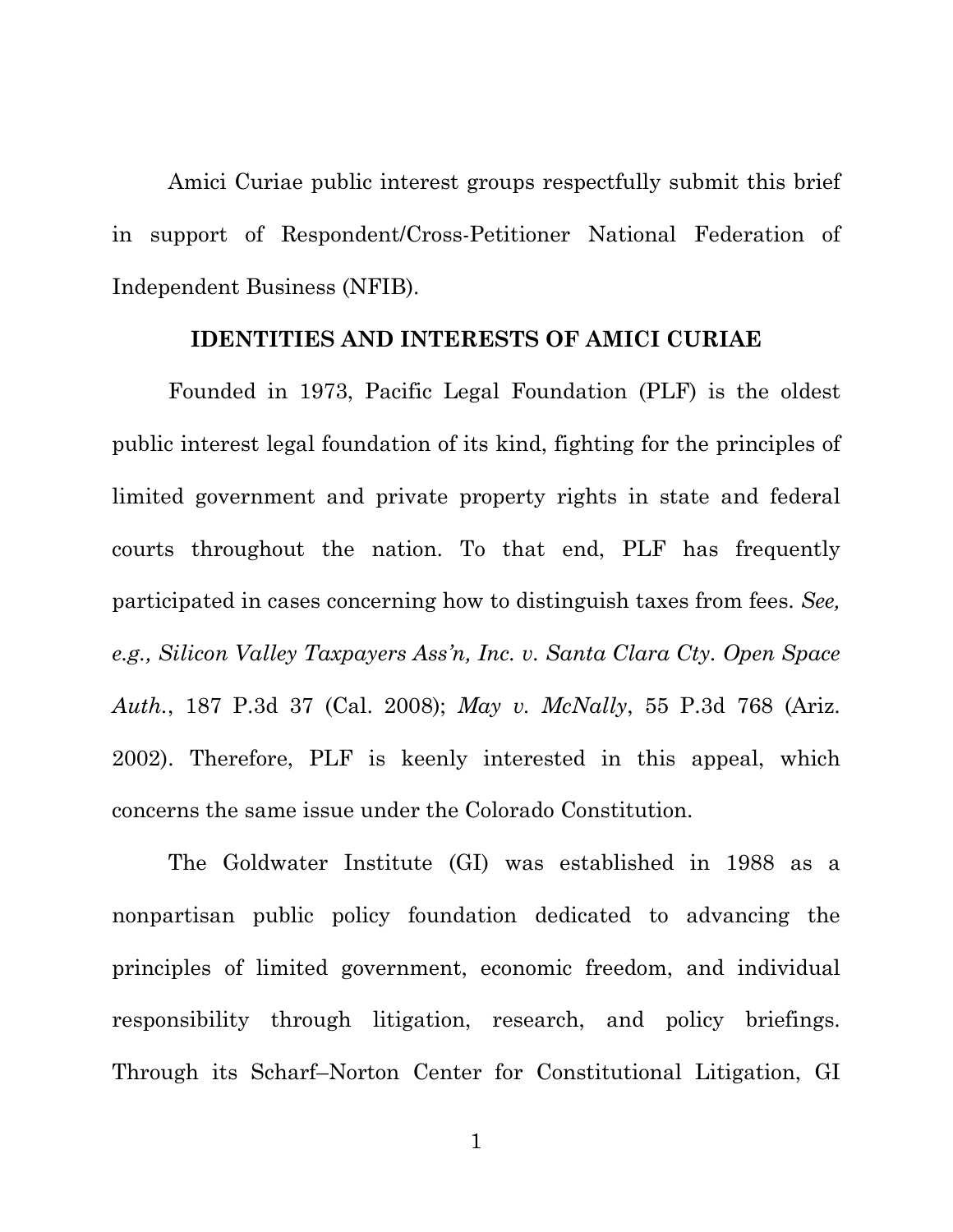litigates cases and files amicus briefs when its or its clients' objectives are directly implicated. Among GI's principal goals is defending taxpayers from unconstitutional and unjustified charges, and GI has litigated and appeared as amicus curiae in federal and state courts in cases involving constitutional and statutory limits on taxes. *See, e.g., Vangilder v. Pinal County* (No. TX2017-000663, AZ Tax Court, pending); *Biggs v. Betlach*, 243 Ariz. 256 (2017). GI believes its legal and policy expertise will benefit this Court in its consideration of this case.

TABOR Foundation is an advocacy organization that was created with the express goal of defending the voter enacted Colorado Taxpayer Bill of Rights. The mission of the TABOR Foundation is to develop and distribute educational materials, documenting compliance with the Taxpayer's Bill of Rights, and to provide a clearinghouse for information and analysis about the effectiveness, structure, and importance of TABOR and other tax-limitation measures. Accordingly, TABOR Foundation has a great interest in the resolution of this case.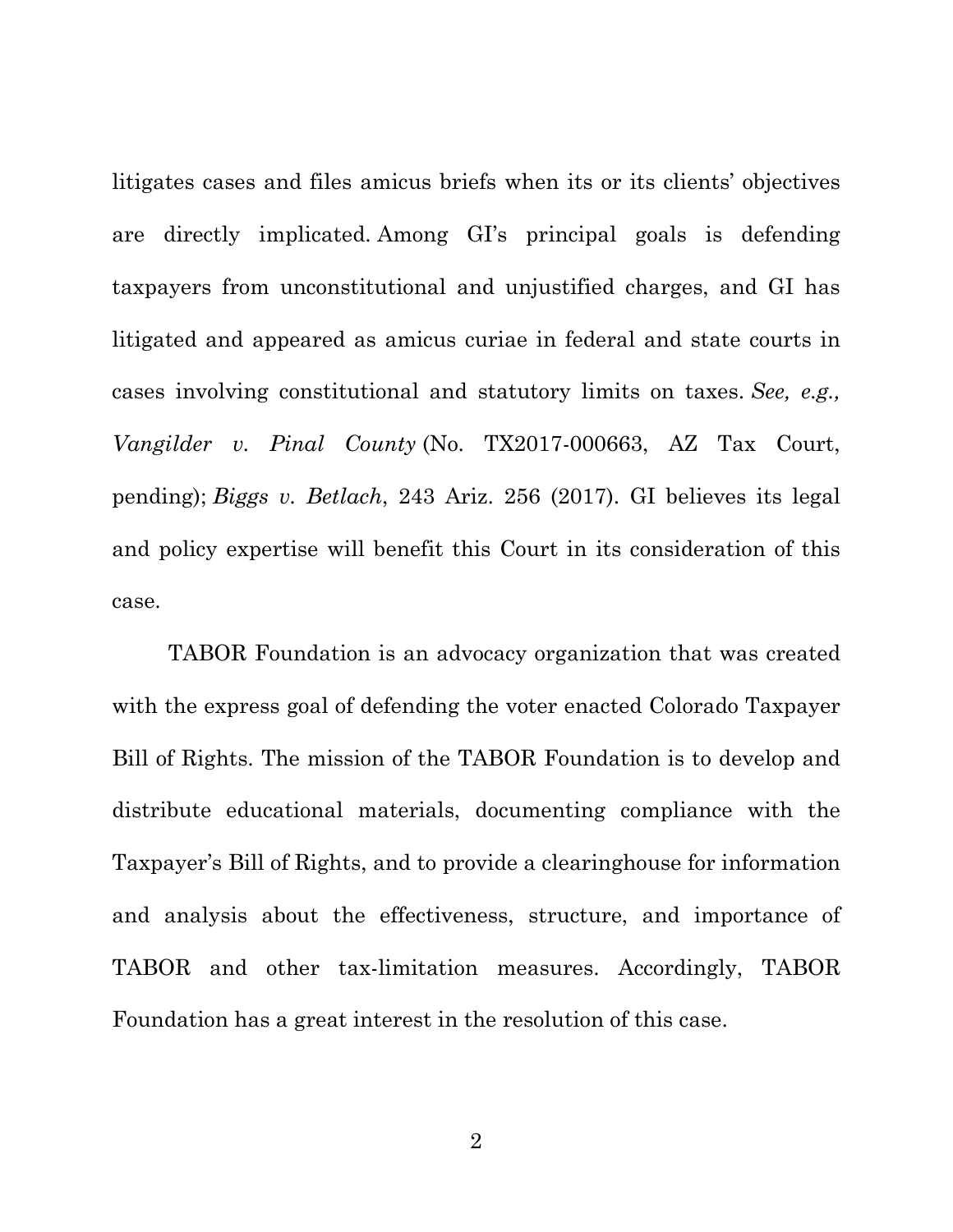Colorado Union of Taxpayers Foundation (CUT) is a nonprofit, public-interest, membership organization with its principal place of business in Denver, Colorado. CUT was formed to educate the public as to the dangers of excessive taxation, regulation, and government spending. Among the specific goals of CUT is to protect the Taxpayer's Bill of Rights. CUT members spent considerable time and money generating support for the passage of TABOR. CUT is also dedicated to enforcing TABOR, as evidenced by its lawsuit challenging the City of Aspen's grocery bag tax in Colorado state court. *Colorado Union of Taxpayers Found. v. City of Aspen*, 2018 CO 36, 418 P.3d 506.

#### **ARGUMENT**

## **I. This Court Should Not Require NFIB to Prove That Section 24-21-104 Is Unconstitutional "Beyond a Reasonable Doubt"**

In its opening brief, the Secretary of State argues that this Court must uphold the constitutionality of Section 24-21-104 unless NFIB can demonstrate that it is unconstitutional "beyond a reasonable doubt." This Court should not place such a heavy burden on NFIB in this case for two reasons. First, the stated justification for the "beyond a reasonable doubt" standard is that it is presumed that the General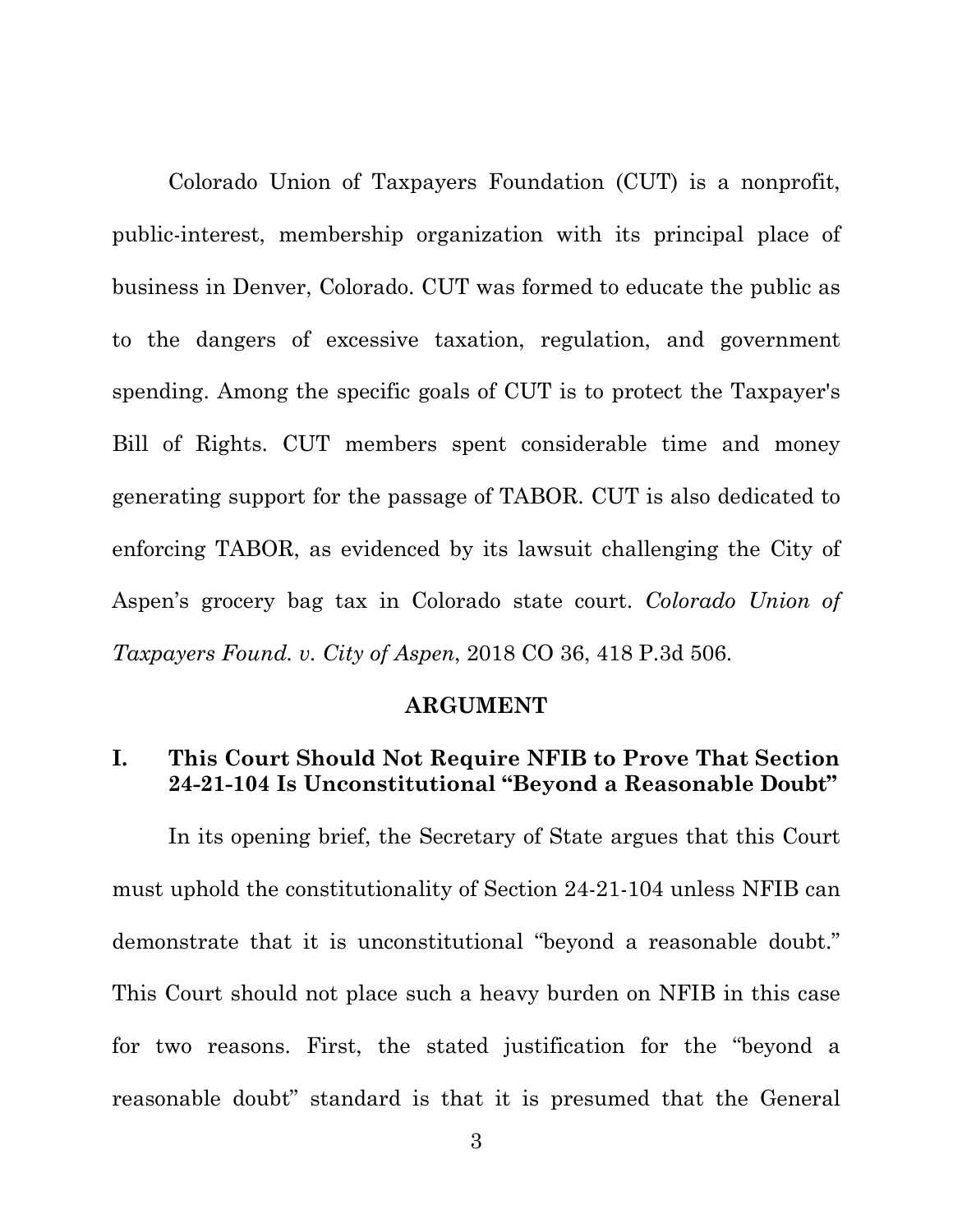Assembly legislates with constitutional limitations in mind. That justification, however, cannot apply where the statute was passed prior to the constitutional limitation at issue. Second, even if the standard were to apply in this case, this Court should reconsider whether it should continue to apply the standard. The standard is archaic and undefined and requires the judiciary to abdicate its responsibility to interpret the law. Furthermore, any respect this Court has for a coequal branch of the government cannot displace the responsibility the judiciary has to respect the will of the people in passing TABOR.

## **A. Because the General Assembly adopted Section 24-21- 104 prior to TABOR, this Court cannot presume that the Legislature intended for it to comply with TABOR.**

Courts around the country began adopting some version of the "beyond a reasonable doubt" standard of review in the late 1800s. Edward C. Dawson, *Adjusting the Presumption of Constitutionality Based on Margin of Statutory Passage*, 16 U. Pa. J. Const. L. 97, 108 (2013). This Court first articulated a presumption of constitutionality in 1880 and first stated a version of the "beyond a reasonable doubt" standard in 1884. Laura J. Gibson, *Beyond A Reasonable Doubt:*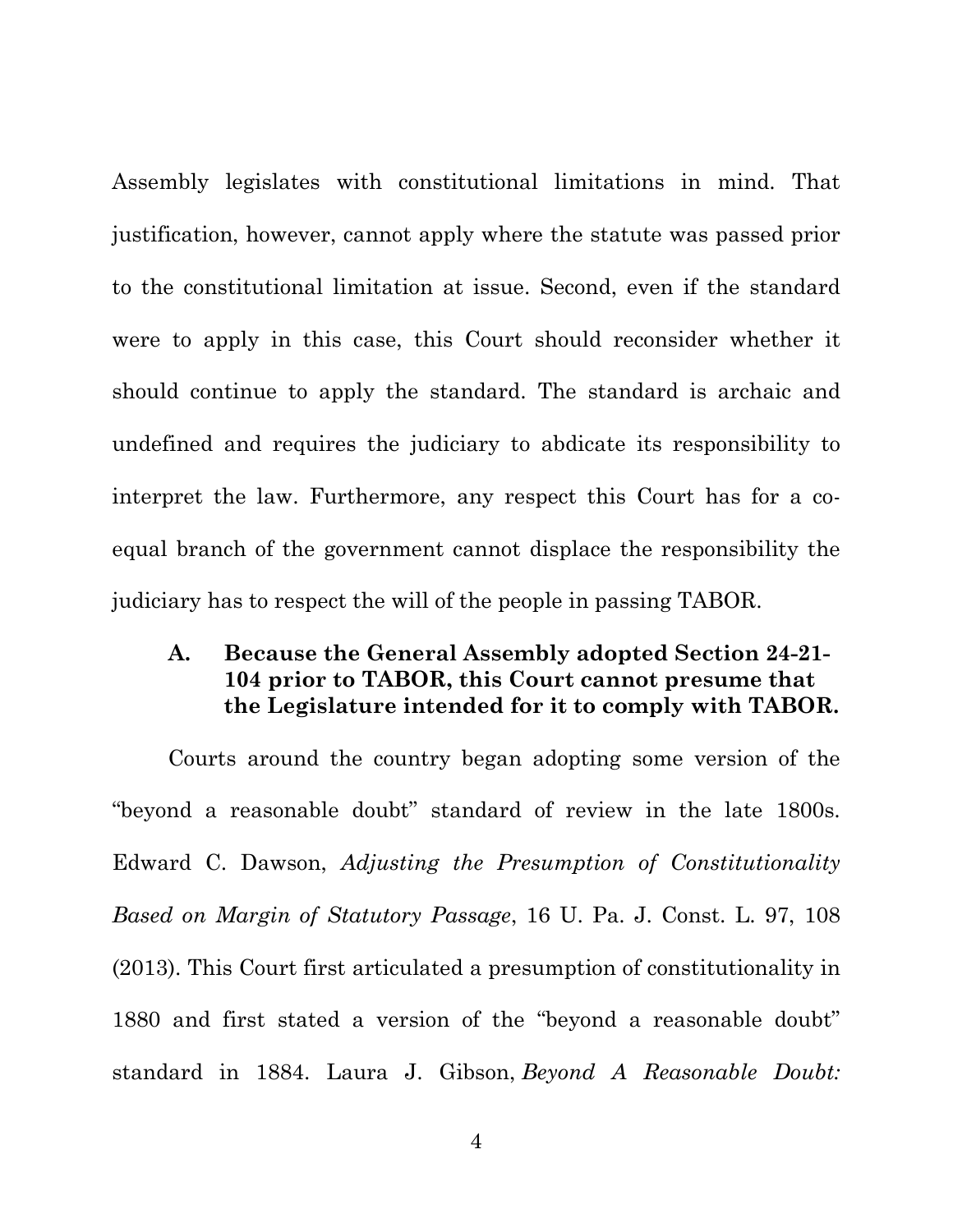*Colorado's Standard for Reviewing A Statute's Constitutionality*, 23 Colo. Law. 835, 835 (Apr. 1994); *People ex rel. Tucker v. Rucker*, 5 Colo. 455, 458–59 (1880); *Alexander v. People*, 7 Colo. 155, 159, 2 P. 894, 896 (1884).

The most well-known articulation of the standard of review comes from an 1893 law review article by Professor James Thayer. Richard A. Posner, *The Rise and Fall of Judicial Self-Restraint*, 100 Cal. L. Rev. 519, 522 (2012); *see* James B. Thayer, *The Origin and Scope of the American Doctrine of Constitutional Law*, 7 Harv. L. Rev. 129 (1893). There are several justifications for the standard, but the primary justifications are respect for a co-equal branch of government and that the legislature itself is aware of its constitutional limitations when it legislates. Posner, *The Rise and Fall of Judicial Self-Restraint*, 100 Cal. L. Rev. at 524–25; *Rucker*, 5 Colo. at 458.

These justifications are limited when, as here, the legislature enacted the statute at issue prior to enactment of the constitutional provision at issue. It may be true that the General Assembly considers its constitutional limitations prior to passing legislation. But if the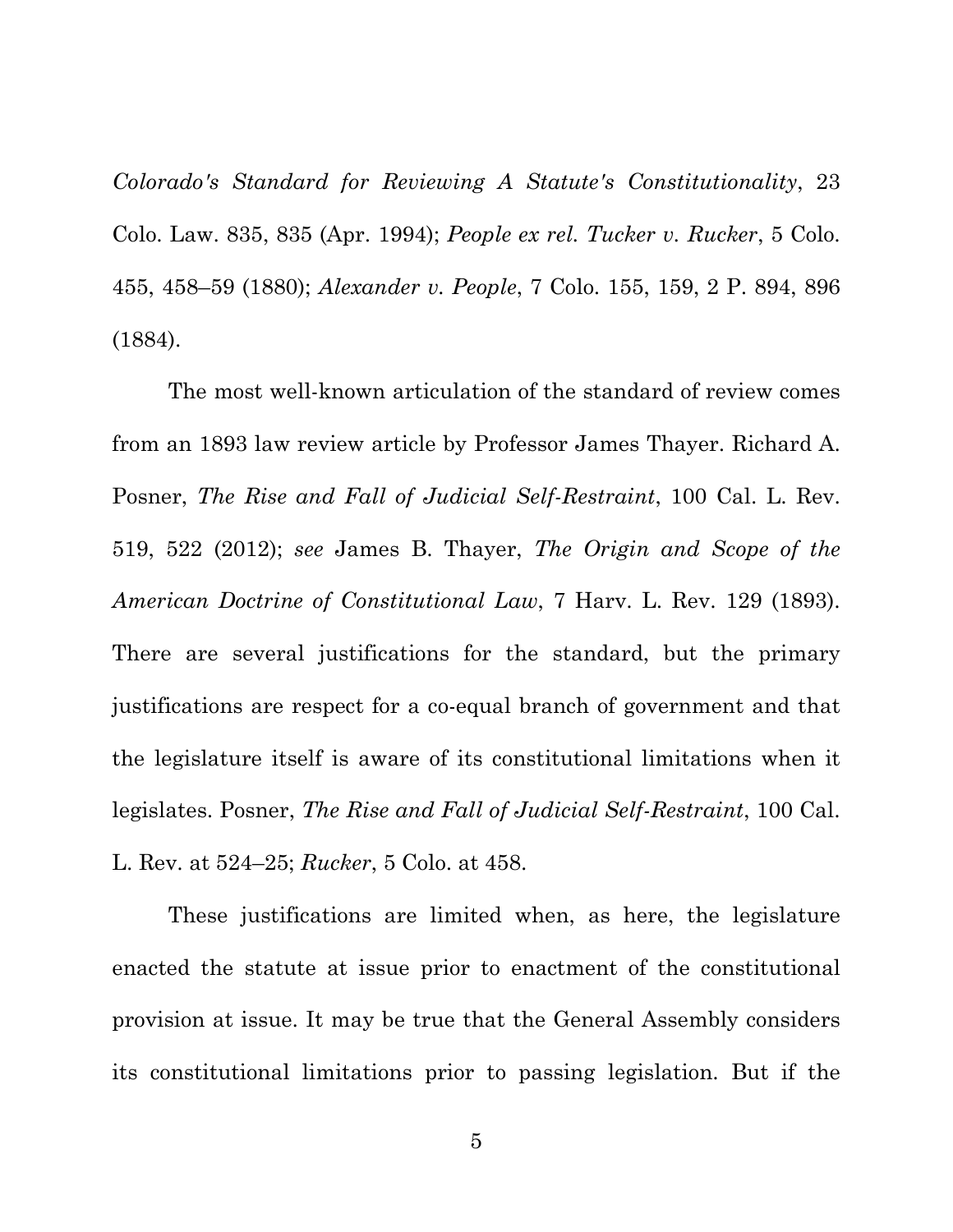legislature is acting within a completely different set of limitations when it passed the legislation, there is no justification for a court presuming that the legislature would or could have passed legislation under later adopted constitutional provisions. Thus, this Court should not apply a presumption of constitutionality in this case.

# **B. The "beyond a reasonable doubt" standard of review is outdated and should be abandoned, especially in cases involving TABOR.**

Even if this Court would ordinarily apply the "beyond a reasonable doubt" standard of review in a case involving a statute passed prior to the constitutional provision at issue, this Court should not do so here. The "beyond a reasonable doubt" standard has been called into question and "[t]oday, few scholars, and no [U.S. Supreme Court] Justices, favor an explicitly Thayerian approach." Dawson, *Adjusting the Presumption of Constitutionality Based on Margin of Statutory Passage*, 16 U. Pa. J. Const. L. at 113. Indeed, in recent years, this Court has granted petitions for certiorari requesting this Court to reconsider the standard, but has ultimately declined to decide the issue*. Colorado Union of Taxpayers Found. v. City of Aspen,* 2018 CO 36, ¶ 14,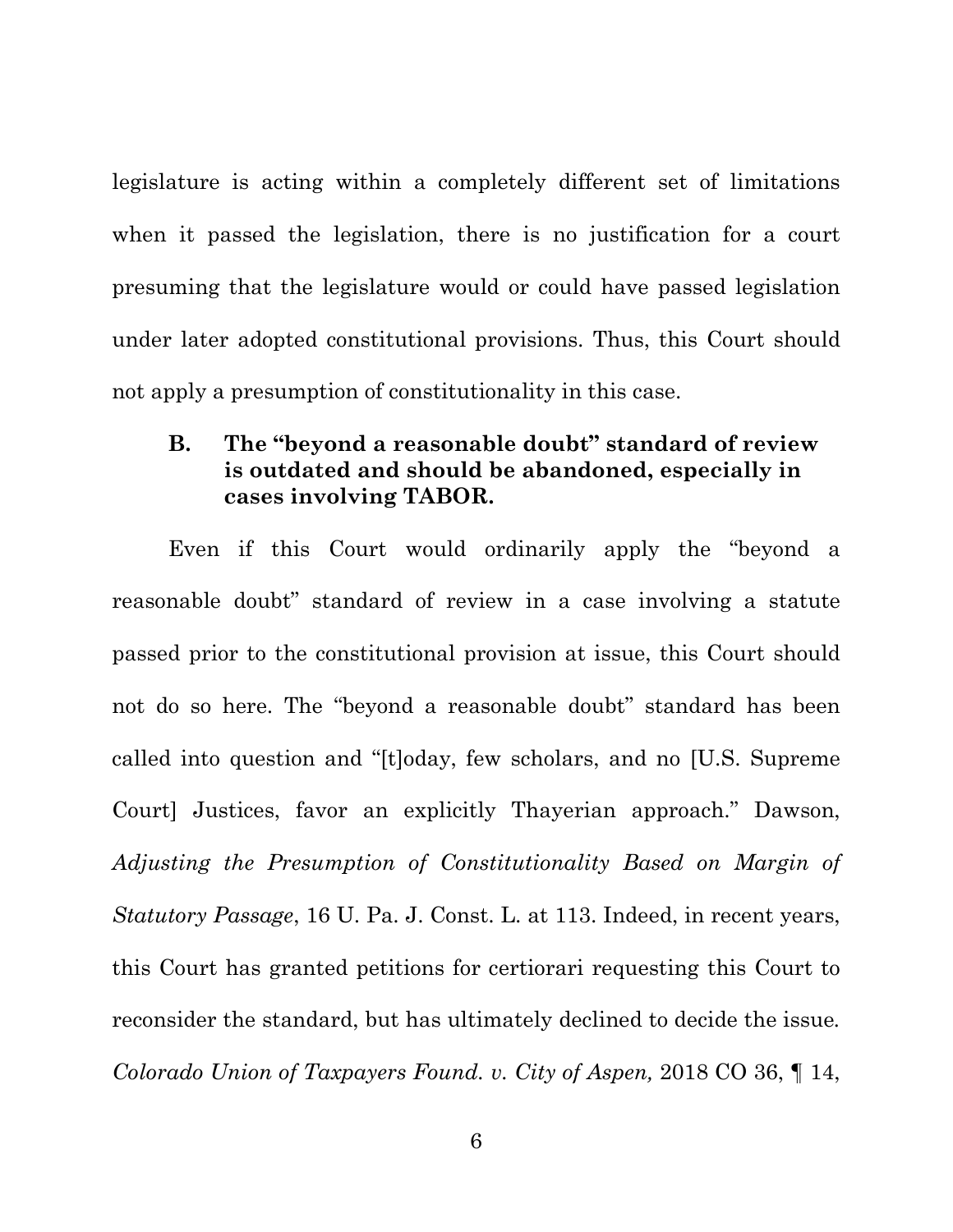418 P.3d 506, 511; *TABOR Found. v. Reg'l Transportation Dist.,* 2018 CO 29, ¶ 15, 416 P.3d 101, 104; *see also See* Daniel D. Domenico, *The Constitutional Feedback Loop: Why No State Institution Typically Resolves Whether A Law Is Constitutional and What, If Anything, Should Be Done About It,* 89 Denv. U. L. Rev. 161, 167–68 (2011) (stating that there is dispute within this Court about how, and whether, to apply the standard).<sup>1</sup>

Scholars and courts are right to question the "beyond a reasonable doubt" standard. The standard conflicts with the judiciary's duty "to say what the law is" and to declare that a law "repugnant to the [C]onstitution, is void." *Marbury v. Madison*, 5 U.S. 137, 177 (1803); *Bd. of Cnty. Comm'rs v. Vail Assoc., Inc*., 19 P.3d 1263, 1272 (Colo. 2001). The formulation of the standard second-guesses this Court's judgment, discounting the traditional understanding of a judge's role in reviewing

 $\overline{\phantom{a}}$ 

<sup>1</sup> Parties in non-TABOR cases have also questioned the standard of review. *Taxpayers for Pub. Educ. v. Douglas Cty. Sch. Dist.*, 2015 CO 50, ¶ 26 n.14, 351 P.3d 461, 470 n.14., *cert. granted, judgment vacated sub nom. Doyle v. Taxpayers for Pub. Educ.*, 137 S. Ct. 2324 (2017), and *cert. granted, judgment vacated sub nom. Colorado State Bd. of Educ. v. Taxpayers for Pub. Educ.*, 137 S. Ct. 2325 (2017), and *cert. granted, judgment vacated*, *Douglas Cty. School Dist. v. Taxpayers for Public Educ.,* 137 S. Ct. 2327 (2017).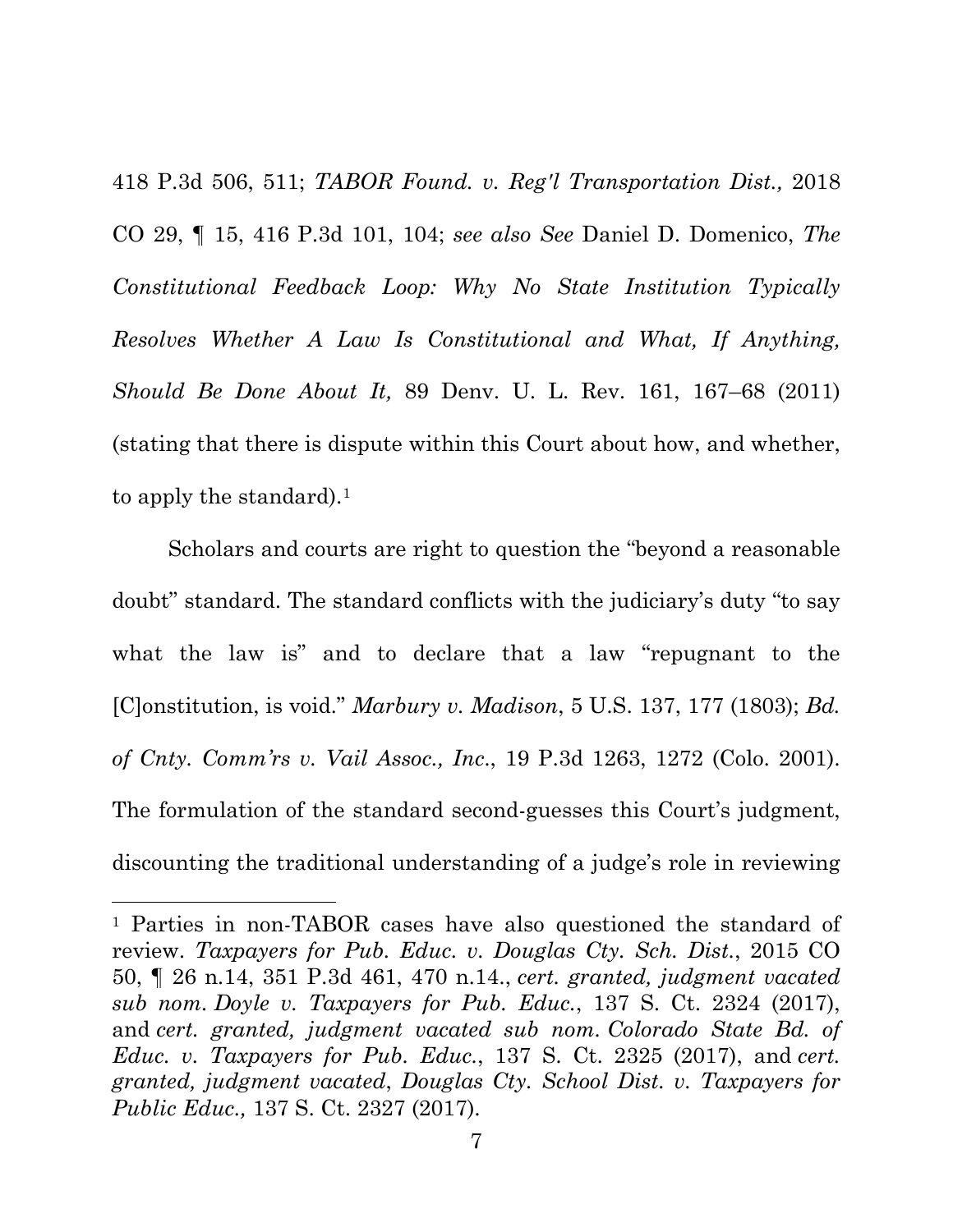the constitutionality of laws. Robert Satter & Shelley Geballe, *Litigation Under the Connecticut Constitution—Developing a Sound Jurisprudence*, 15 Conn. L. Rev. 57, 70 (1982) ("Legal issues are resolved by research, analysis, reflection, and judgment …. Once a court resolves what the law is, there ceases to be doubt."). Ultimately, the "beyond a reasonable doubt" standard, if faithfully applied, requires courts to frequently validate unconstitutional laws. *Island Cty. v. State*, 955 P.2d 377, 391 (Wash. 1998) (Sanders, J., concurring) ("For, quite literally, the maxim requires us to hold either a statute is proved unconstitutional beyond a reasonable doubt, or we must uphold it, which literally requires us to opine: Either a statute is proved unconstitutional beyond a reasonable doubt, or we will hold it is constitutional even if it really isn't.").

The standard is particularly unsuitable in TABOR cases. Although this Court respects the actions of another branch of government, this Court is also obligated to respect the will of the people when they adopt constitutional amendments. "When construing a constitutional amendment courts must ascertain and give effect to the

8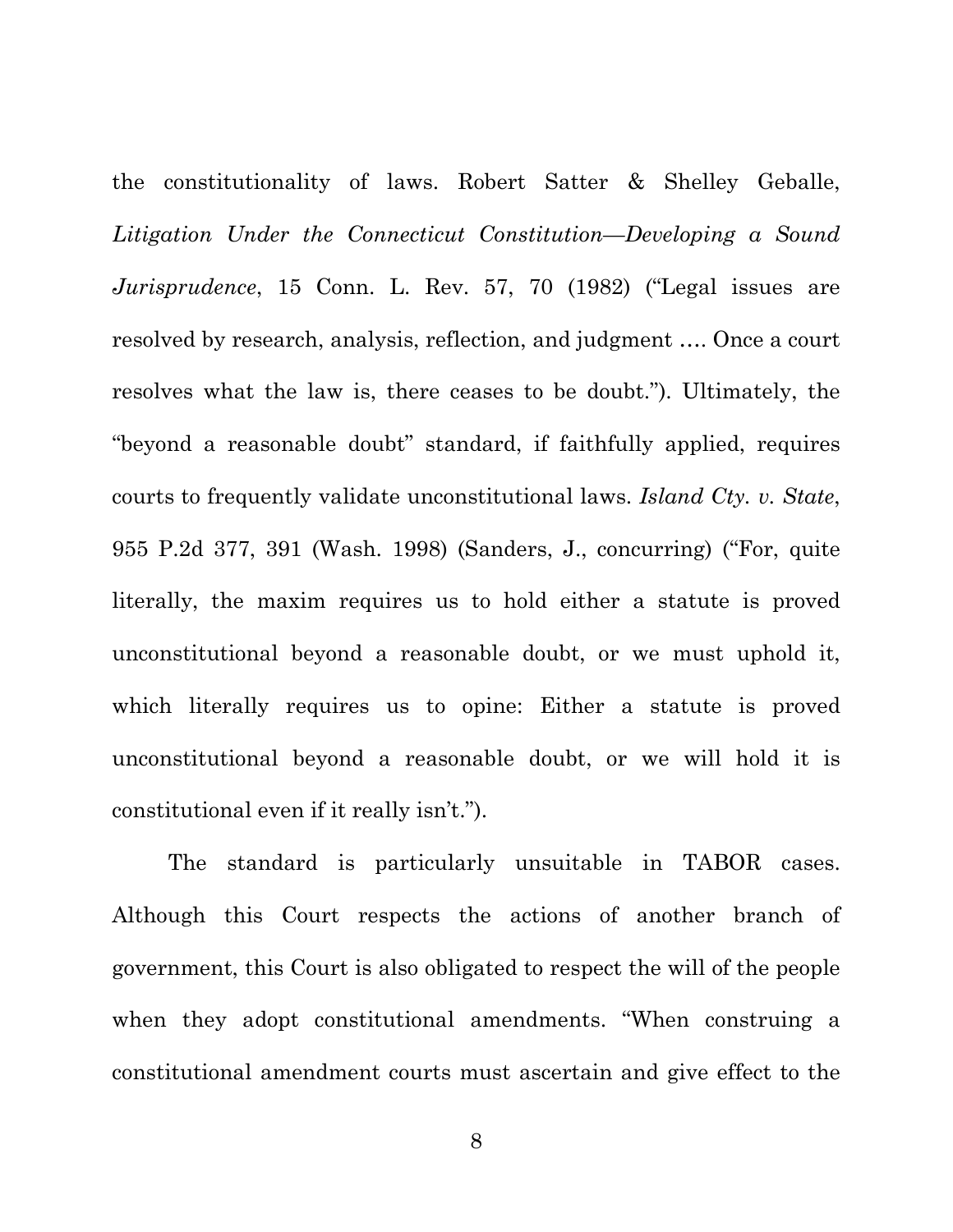intent of the electorate adopting the amendment." *Zaner v. City of Brighton*, 917 P.2d 280, 283 (Colo. 1996). By deferring to the legislature in questions of constitutional interpretation, this Court wrongly places the will of the legislature above the will of the people, and the text of the Constitution. Satter & Geballe, *Litigation Under the Connecticut Constitution—Developing a Sound Jurisprudence*, 15 Conn. L. Rev. at 70 ("Creating more than a presumption of constitutionality for legislative or executive action places the reaches of those branches almost above the constitution ….").

In passing TABOR, the electorate was clear that they did not want courts to presumptively affirm legislation related to taxing and spending. TABOR expressly provides that "[i]ts preferred interpretation shall reasonably restrain most the growth of government." Colo. Const. art. X, § 20(1). In *Barber v. Ritter*, this Court attempted to reconcile the standard of review expressed in TABOR with the "beyond a reasonable doubt" standard. 196 P.3d 238, 247 (Colo. 2008). This Court stated that TABOR's standard "applies only where the text of the Amendment supports multiple interpretations equally." *Id.* at 247–48.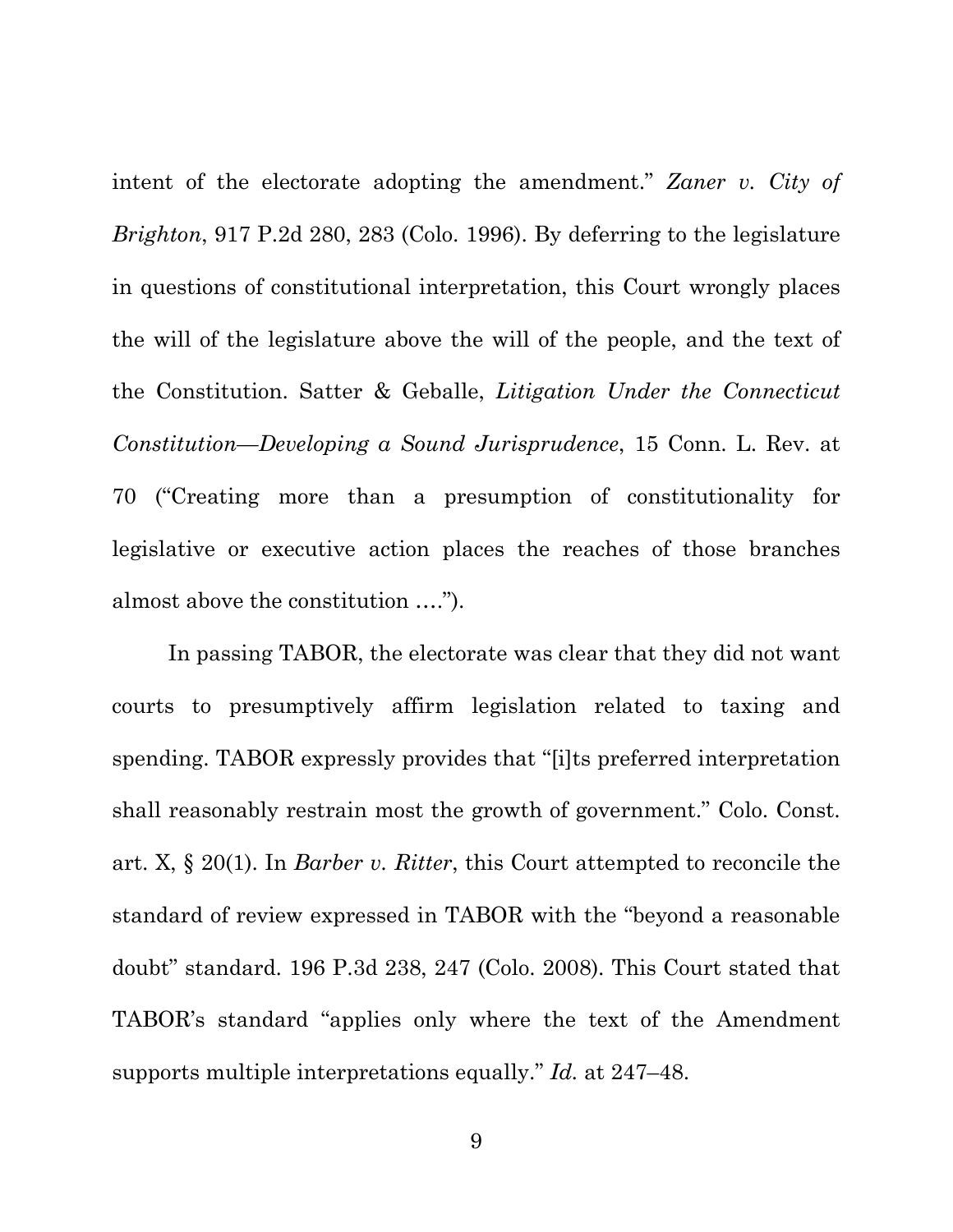Even assuming that the latter statement is true, the *Barber*  standard is different than the "beyond a reasonable doubt" standard of review. Under the "beyond a reasonable doubt" standard of review, where the text of an amendment supports multiple interpretations equally, this Court would presume the statute constitutional. But TABOR commands the opposite: this Court is required to interpret TABOR's "tax" limitations broadly, to reasonably restrain the growth of government. Colo. Const. art. X, § 20(1).

As demonstrated below, the text of TABOR and the nature of the business charges demonstrate that the Business Charges are taxes. This Court should not avoid that conclusion by falling back on an archaic and outdated standard of review that conflicts with the proper role of the judiciary and the text of the Colorado Constitution.

## **II. Whether Called "Regulatory Fees" or "User Fees," the Business Charges Are Taxes Because They Fund Expenses Unrelated to Business Regulation**

The Secretary and his Amici discuss a supposed distinction between "regulatory fees" and "user fees" at some length, Secretary's Br. at 38–47, Denver's Br. at 6–13, but this Court has recently made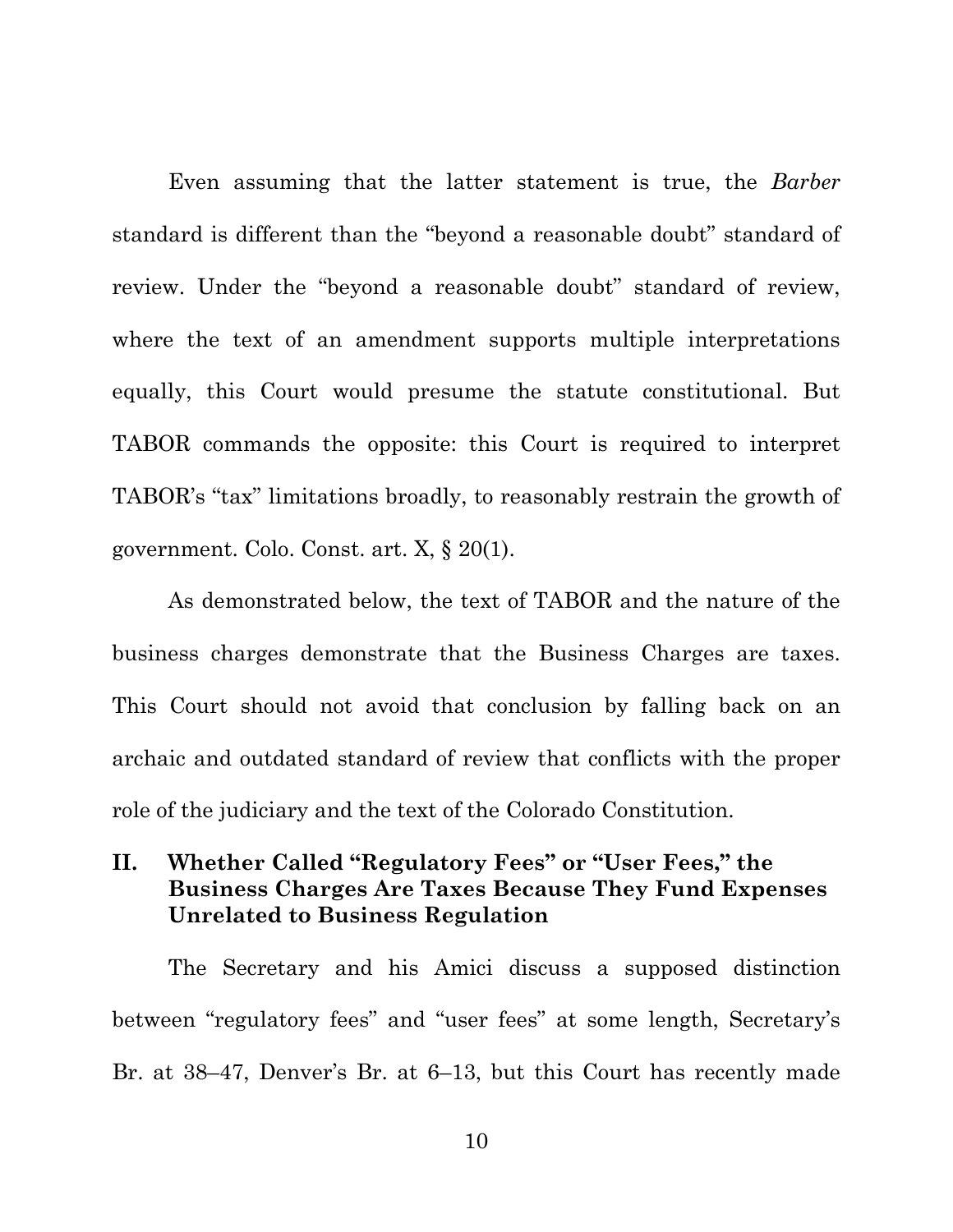clear that any supposed distinction is irrelevant here. Whatever the label, a charge is a "tax" as that word is used in TABOR if it does not bear "a reasonable relationship to the direct or indirect costs to the government of providing the service or regulating the activity" that necessitates the charge. *Colorado Union of Taxpayers Found. v. City of Aspen*, 2018 CO 36, ¶ 23, 418 P.3d at 512. The undisputed primary use of the Business Charges is to pay for functions and activities unrelated to business services and regulations—almost 90% of the functions funded by the Charges are unrelated to businesses. The Charges are therefore taxes.

The conclusion that the Business Charges are taxes is supported by this Court's TABOR precedent, its pre-TABOR precedent, and the decisions of other courts.

## **A. This Court recently reaffirmed that TABOR requires the amount of a regulatory fee be reasonably related to the regulation of the payees' activities.**

This Court made clear in *Colorado Union of Taxpayers Found. v. City of Aspen* that a charge is a tax if it lacks a reasonable nexus between the amount charged and the service or regulatory activities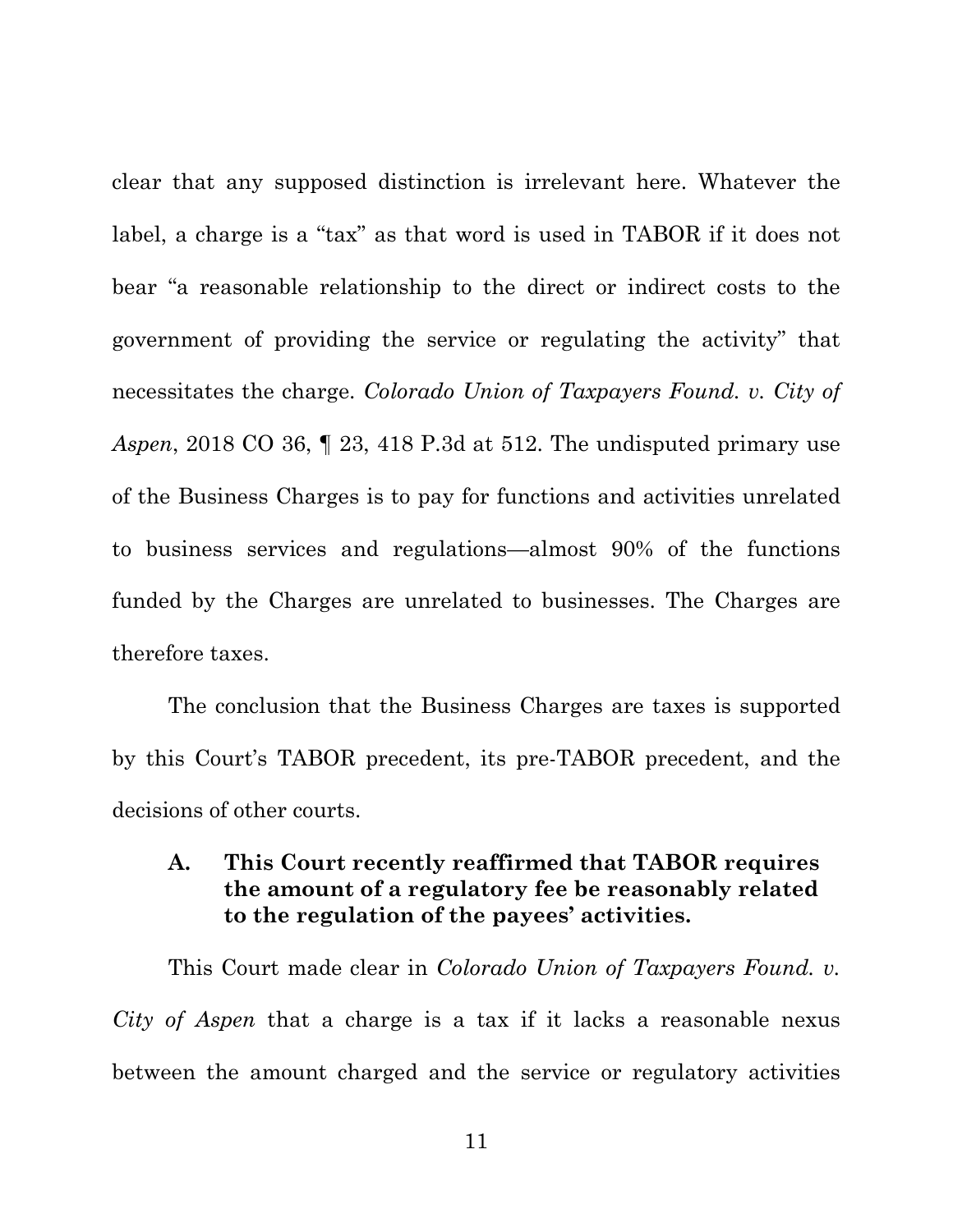necessitating the charge. 2018 CO 36, ¶ 23. Both the majority and the dissenters in *CUT* agreed that TABOR requires "a reasonable relationship to the direct or indirect costs to the government of providing the service or regulating the activity" that necessitates the charge. *Id.* (majority op.); *id*. ¶ 43 (Coats, J., dissenting) ("While categorization as a fee is clearly not dependent upon a precise one-toone correspondence between the charge and the benefit provided, and while protecting the public from any deleterious effects of exercising the privilege or benefit is legitimately viewed as an indirect cost of providing the benefit itself, revenue may not be raised for other regulatory purposes beneficial to the public by setting the charge to a payer higher than necessary to offset the cost of the benefit provided him, and still be characterized as a 'fee.'"); *id*. ¶ 63 (Hood, J., dissenting) ("[a] charge is a fee, not a tax, when the express language of the charge's enabling legislation contemplates that its fundamental purpose is to defray the cost of services provided to the payer.").

In other words, everyone agreed that the amount of Aspen's bag fee needed to be reasonably related to the regulation of paper bags and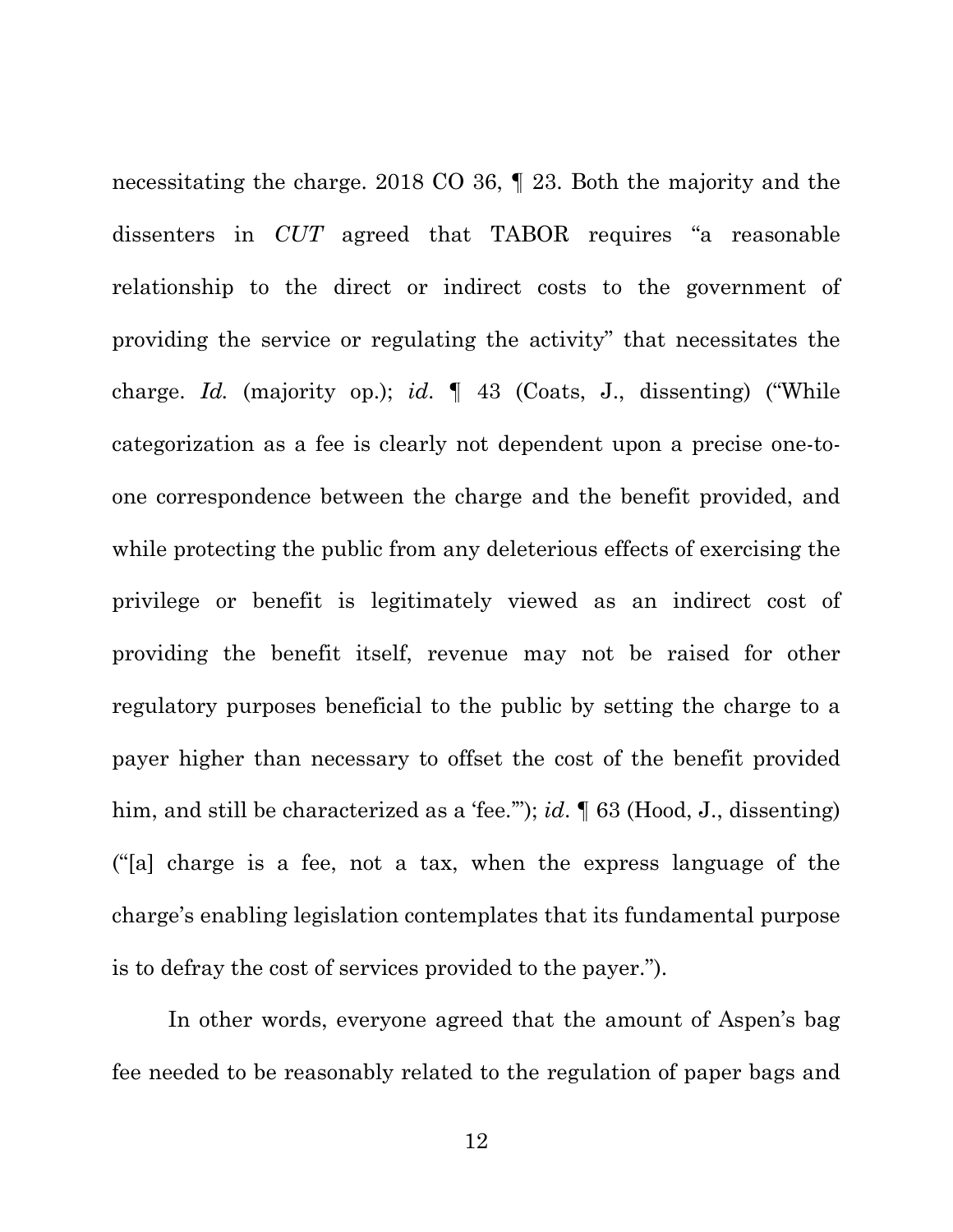the waste they generate. Thus, the dispute among the Justices in *CUT* was about how generously to credit the assumption that "Aspen set the charge [for a paper bag] at \$0.20 because it believed this was the amount it cost the city to recycle a bag." *Id*. ¶ 32; *cf*. *id*. ¶ 44 (Coast, J., dissenting) (The "undisputed evidence [showed] that the amount of the exaction was not set by simply analyzing the cost of collection, disposal, and recycling of the bags ….").2

No such dispute arises here, because the stipulated facts reveal that the cost of providing business services and regulating businesses is 90% less than the amount collected by the Business Charges. *Nat'l Fed'n of Indep. Bus. v. Williams*, No. 2014CV34803, Order at 2 (Denver Dist. Ct., Nov. 3, 2015). In fiscal year 2013–14, the Business  $\&$ Licensing Division commanded the lowest share of the Department's budget—only 10.9%. *Id*. Other functions of the Department unrelated to business (and thus not reasonably related to the Business Charges) captured the majority of the revenue generated by the Business

l

<sup>2</sup> Justice Coats was correct. *See CUT v. Aspen*, Plaintiff's MSJ, PSOF ¶ 14–15; Cantrell Dep. at 31 ("Q. Was any similar study conducted with respect to the City of Aspen and its costs for the lifecycle of a paper bag? A. No.").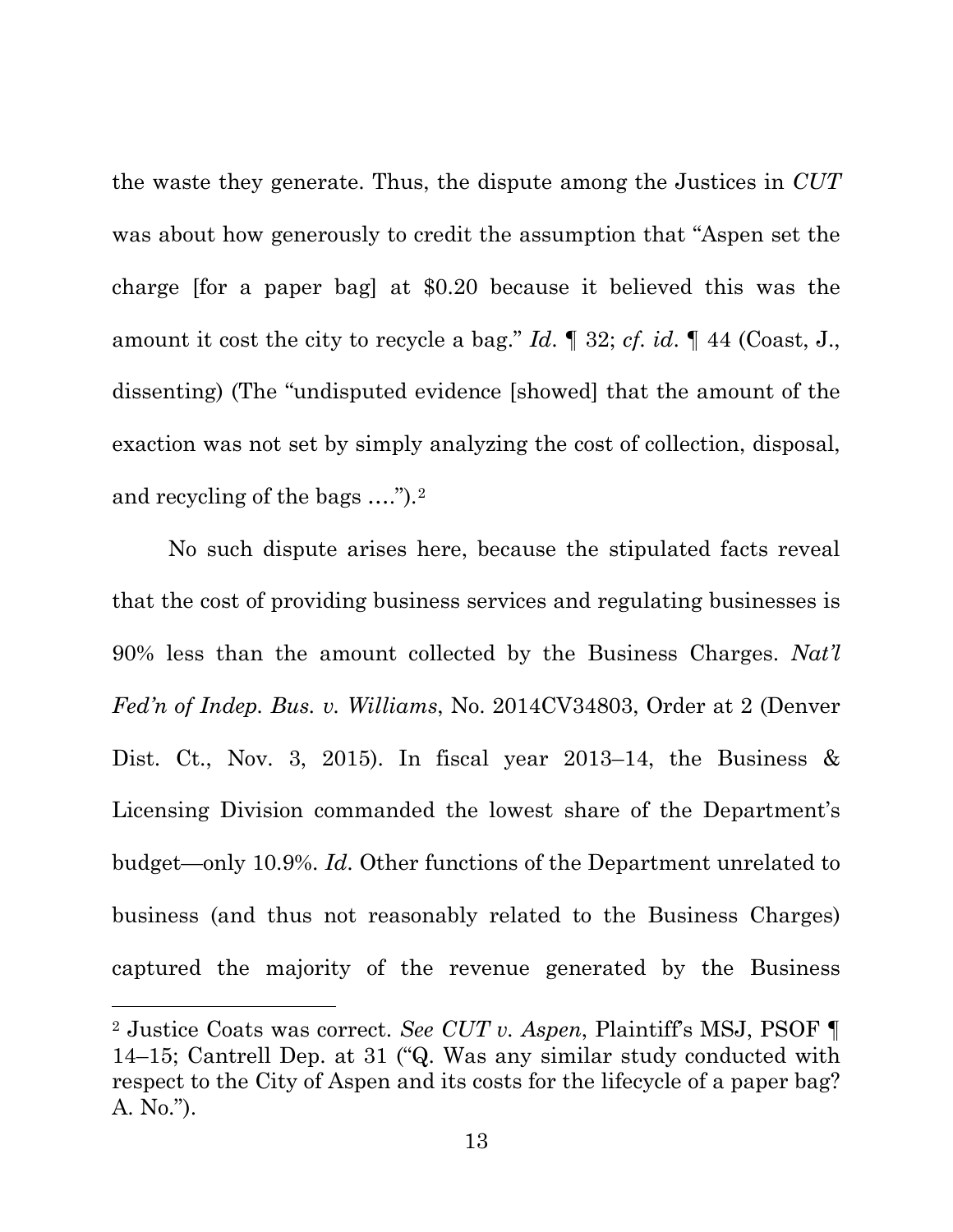Charges—23.2% went to the Elections Division, 41.4% to the Information Technology Division. *Id*. at 2. This Court would have reached a very different conclusion in *CUT* if Aspen had stipulated that the actual cost of recycling a bag was only \$0.02 (90% of \$0.20) or if most of the paper bag charges actually covered expenses unrelated to waste reduction. Applying the *CUT* test here, this Court should unanimously conclude that the Business Charges are taxes because they do not bear "a reasonable relationship to the direct or indirect costs to the government of providing the service or regulating the activity" that necessitates the charge. 2018 CO 36, ¶ 23.

# **B. Prior to the enactment of TABOR, the amount of a regulatory fee was required to be reasonably related to the regulation of the payees' activities.**

This Court's pre-TABOR precedent leads to the same conclusion that the Business Charges are taxes subject to TABOR's voting requirements. Amici Denver and the Colorado Municipal League attempt to re-characterize some of this Court's pre-TABOR precedents as suggesting a different conclusion because the older cases supposedly dealt with user fees rather than regulatory fees. Denver's Br. at 8

14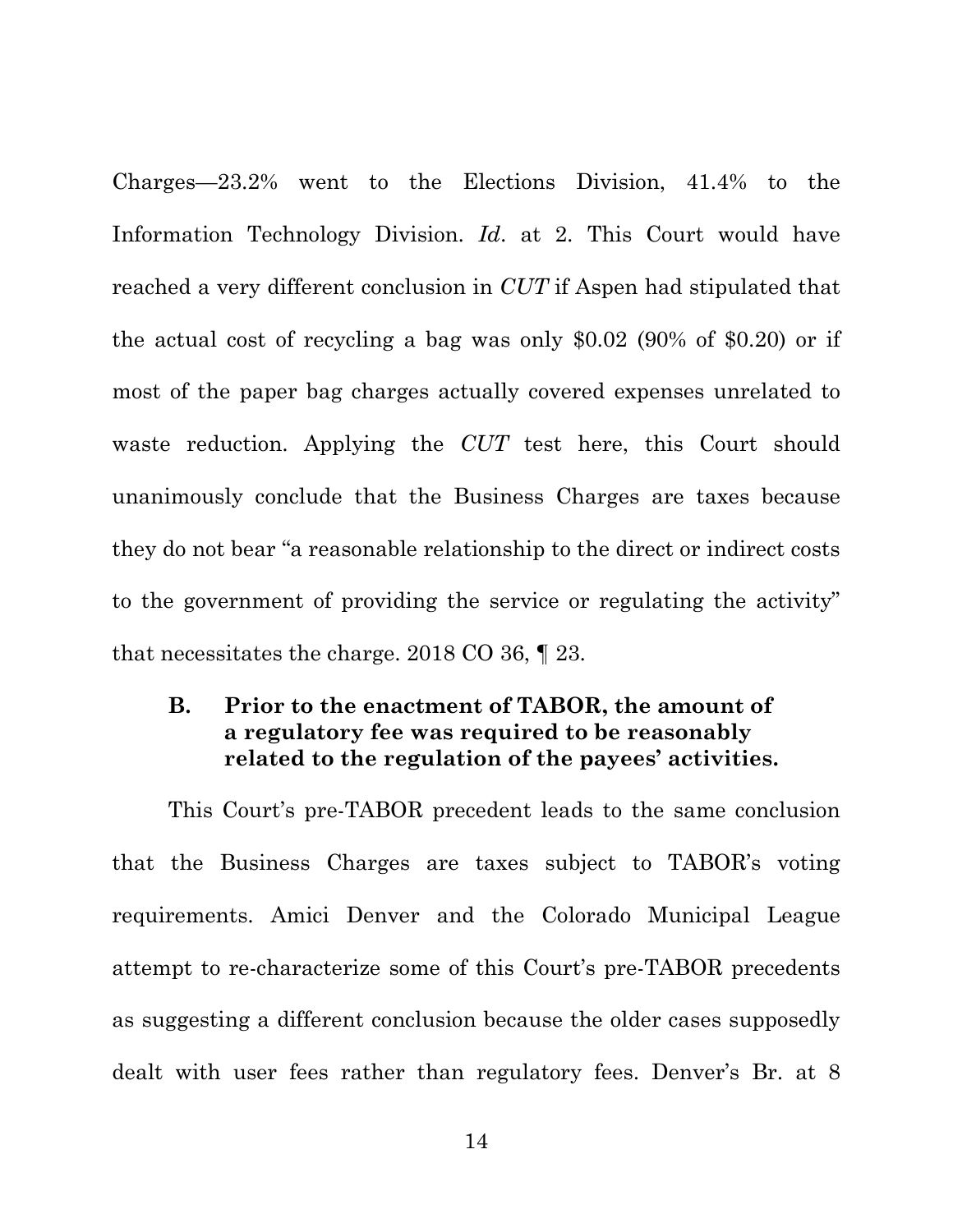(citing *Zelinger v. City & Cty. of Denver*, 724 P.2d 1356, 1358 (Colo. 1986), and *Loup-Miller Constr. Co. v. City & Cty. of Denver*, 676 P.2d 1170, 1175 (Colo. 1984)). Amici are wrong on both the premise and the conclusion.

In *CUT*, this Court preemptively extinguished Amici's attempt to re-characterize these as "user fee" cases: "In each of these cases, the charge was part of a comprehensive regulatory regime, the charge was intended to defray, in part, the costs of that regulatory work, and there was a reasonable relationship between the overall cost of the service and the charge." 2018 CO 36, ¶ 24. The Secretary's Amici are attempting to ignore not only this Court's ruling in *CUT* as discussed above, but also this Court's characterization of its precedents.

But even if pre-TABOR cases like *Loup-Miller* and *Zelinger* could be recast as "user fee" cases, the Secretary's Amici must admit that such a re-characterization cannot change the outcome here. As their own authorities make clear, even if a fee is labeled regulatory, the "funds generated thereby must bear some reasonable relationship to the cost of enforcing the regulation." 16 McQuillin Mun. Corp. § 44:24 (3d ed.).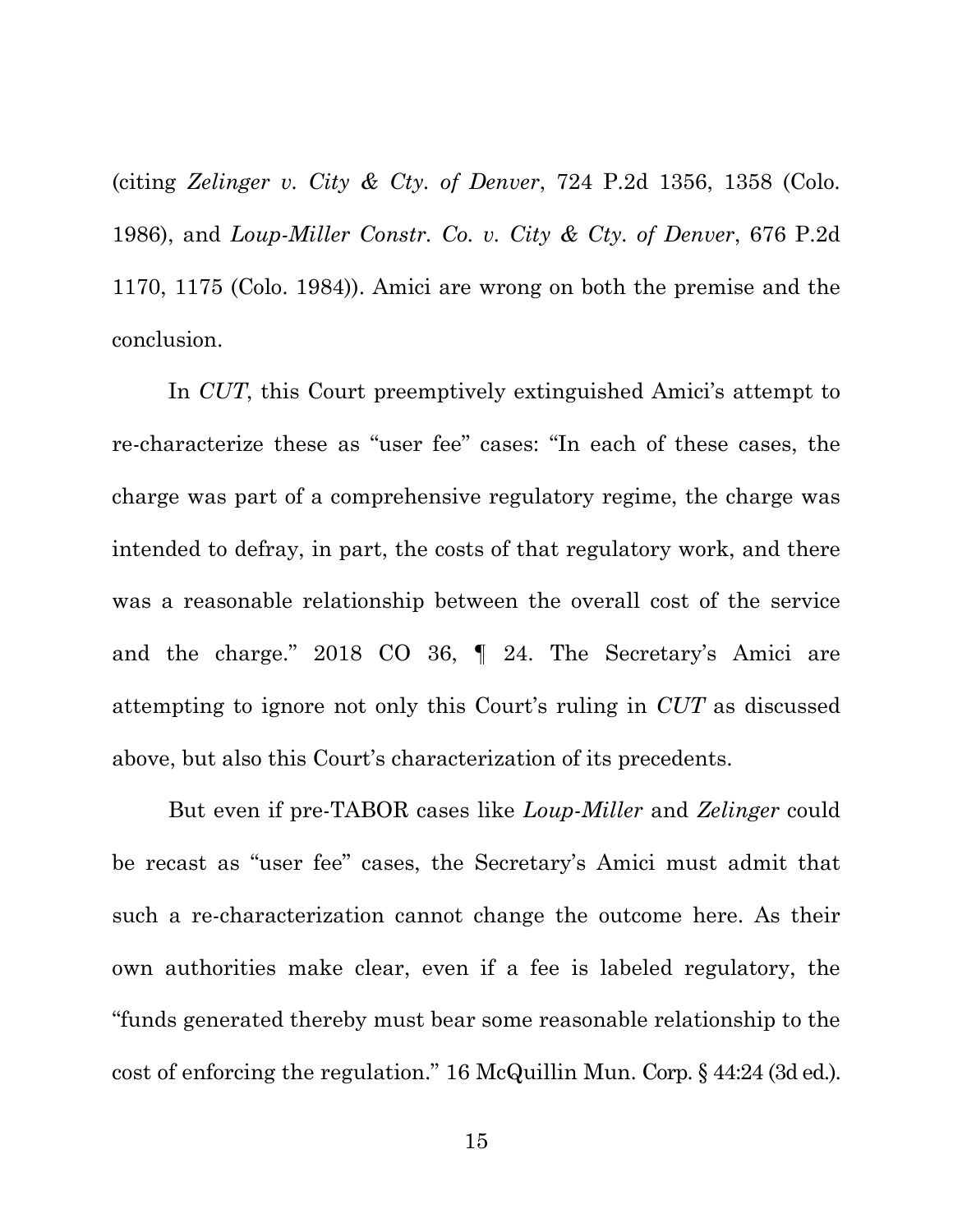That relationship between regulatory fees and regulatory costs can account for both direct and indirect costs, but it must be related to the particular regulation at issue. For example, building permit fees must "approximate the overall costs of operating the building department," which issues building permits. *Bainbridge, Inc. v. Bd. of Cty. Comm'rs of Cty. of Douglas*, 964 P.2d 575, 577 (Colo. App. 1998). If building permit fees were not used to fund the permitting process, but instead to fund the building department's operation of a library (or management of elections), the fees would become "unlawful taxes that violate the Colorado constitution" because the connection between the charge and the regulation would be severed. *Id*.; *see also Barber v. Ritter*, 196 P.3d at 250 n.15. ("Although Petitioners do not raise this issue, we note that a statutory charge may be labeled a fee, but in effect be a tax, if the statutory rate of the charge is unreasonably in excess of the cost of services the charge is designed to defray. The rate of fees imposed on users must bear some reasonable relationship to the cost of services provided."); *American Trucking Ass'ns., Inc. v. O'Neill*, 522 F. Supp. 49, 53–54 (D. Conn. 1981) ("tax," not "fee," where truck registration fee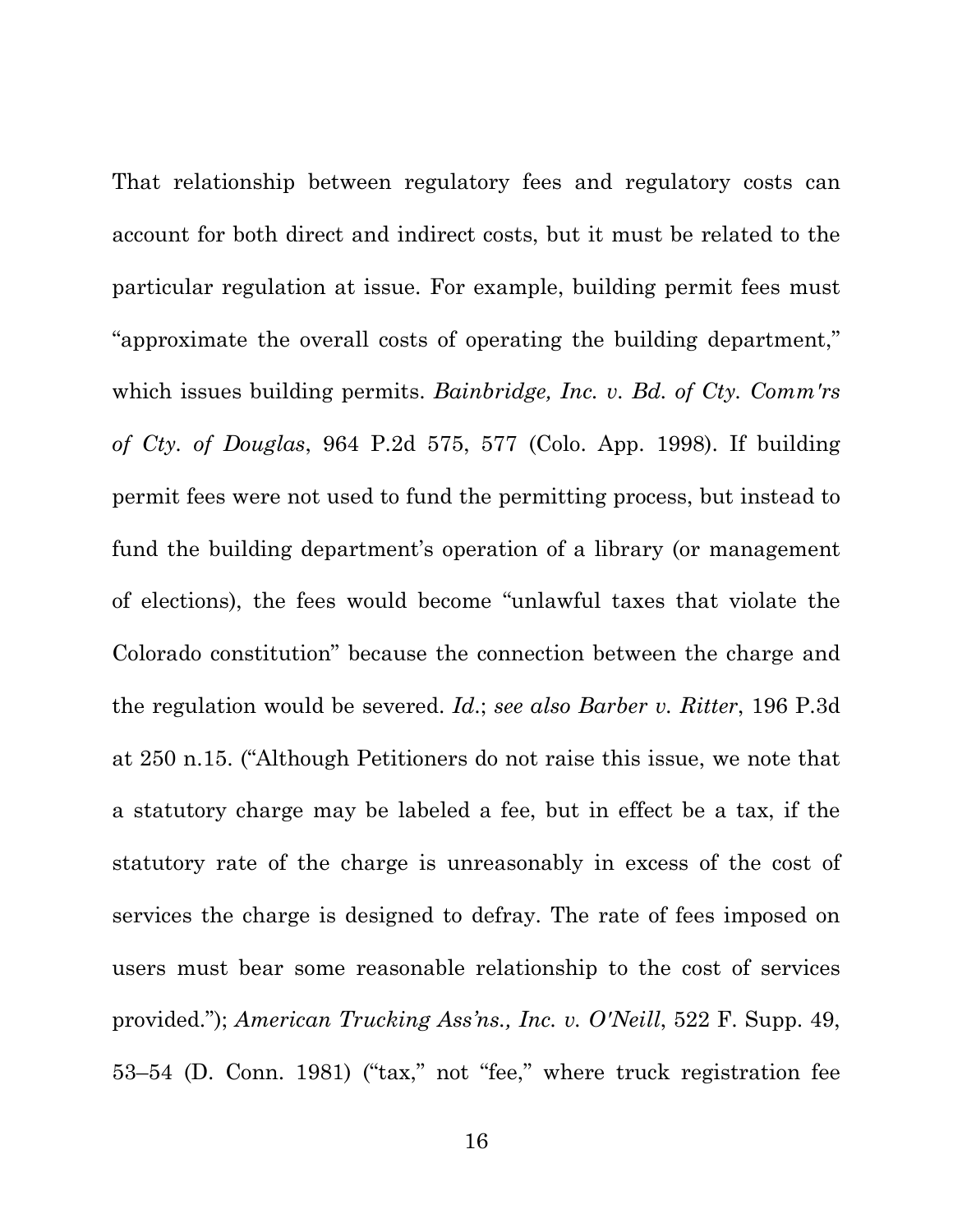raised \$10 million to cover regulatory costs of \$90,000, a "gross disproportion").

Here, it is undisputed that the Business Charges do not bear a reasonable relationship to services or regulations related to businesses. The Charges fund the vast majority of the Secretary's functions, including activities that have nothing to do with servicing and regulating businesses such as coordination of statewide elections, directly funding some local elections, and regulating charitable organizations. All of these services are funded by the Business Charges, but none are related to the regulation of businesses. The problem is that almost 90% of the Business Charges fund services and regulations unrelated to businesses, not that they are labeled "regulatory" or "user" charges.

# **C. Many courts have enforced the requirement that the amount of a regulatory fee must be reasonably related to the regulation of the payees' activities.**

This Court's consistent conclusion over the years that fees must bear a reasonable relationship to services or regulations directed toward those charged is also supported by the decisions of other jurisdictions.

17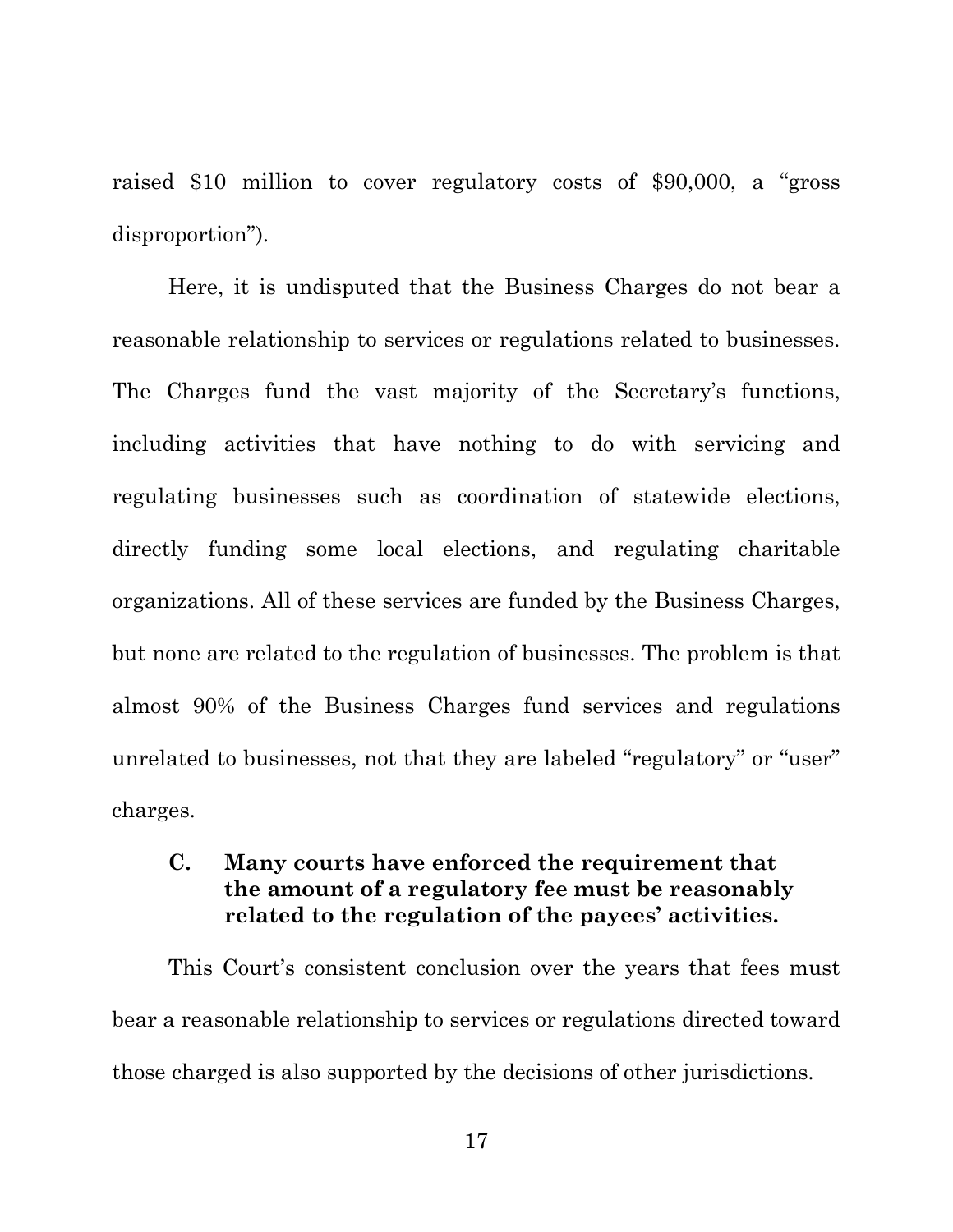Most notably, the U.S. Supreme Court has concluded that regulatory fees associated with building permits must have "a 'nexus' and 'rough proportionality' between the property that the government demands and the social costs of the applicant's proposal." *Koontz v. St. Johns River Water Mgmt. Dist.*, 570 U.S. 595, 605–06 (2013) (quoting *Nollan v. California Coastal Comm'n*, 483 U.S. 825, 837 (1987), and *Dolan v. City of Tigard*, 512 U.S. 374, 391 (1994)). Regulatory fees that fail that "nexus" and "rough proportionality" test raise takings and unconstitutional conditions problems. *Id*.; *Southern Pacific Co. v. Denton*, 146 U.S. 202, 207 (1892) (invalidating statute "requiring the corporation, as a condition precedent to obtaining a permit to do business within the State, to surrender a right and privilege secured to it by the constitution"); *Frost & Frost Trucking Co. v. Railroad Comm'n of Cal.*, 271 U.S. 583, 592–593 (1926) (invalidating business license regulation that required the petitioner to give up a constitutional right "as a condition precedent to the enjoyment of a privilege").

The Constitution allows the government to "choose whether and how a permit applicant is required to mitigate the impacts of a proposed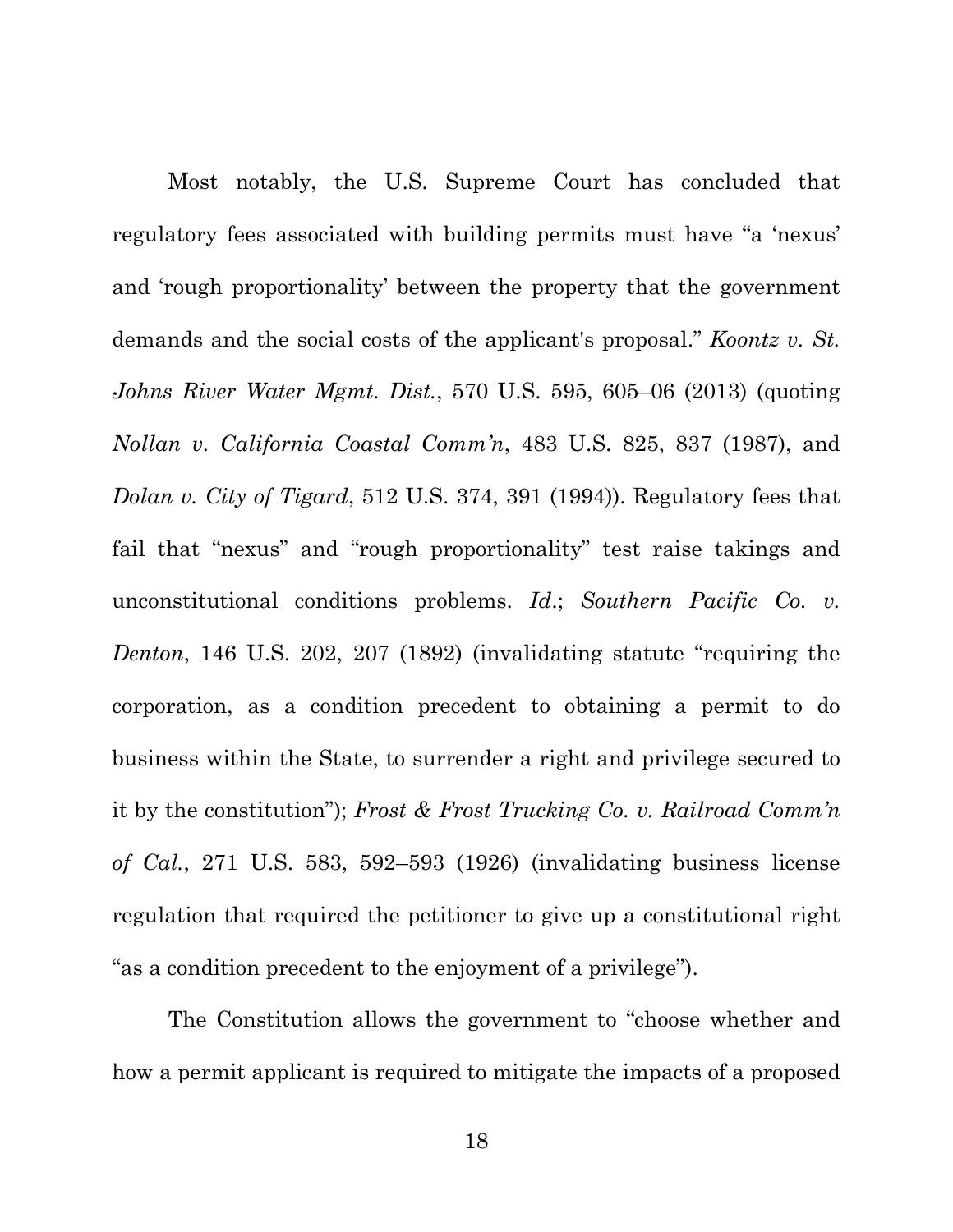development, but it may not leverage its legitimate interest in mitigation to pursue governmental ends that lack an essential nexus and rough proportionality to those impacts." *Koontz*, 570 U.S. at 606. Although it is "beyond dispute that [t]axes and user fees ... are not 'takings,' … teasing out the difference between taxes and takings is more difficult in theory than in practice"—in large part because constitutional limitations on the power to levy taxes "greatly circumscribe[]" the risk of confiscatory taxes. *Koontz*, 570 U.S. at 615– 17 (quote omitted). Treating the Business Charges as fees exempt from Colorado's most serious taxpayer protections elevates the risk that the Charges will be misassessed for unconstitutional purposes.

Likewise, the *Sinclair Paint* decision relied upon by the Secretary contemplates actual standards—including a requirement that regulatory fees must be justified on a pro rata basis based on "a reasonable relationship to [the] adverse effects" the fee is intended to regulate. *Sinclair Paint Co. v. State Bd. of Equalization*, 15 Cal. 4th 866, 870, 937 P.2d 1350, 1351 (1997); Secretary's Br. at 38. The fees in *Sinclair Paint* were allowable regulatory fees that covered the State's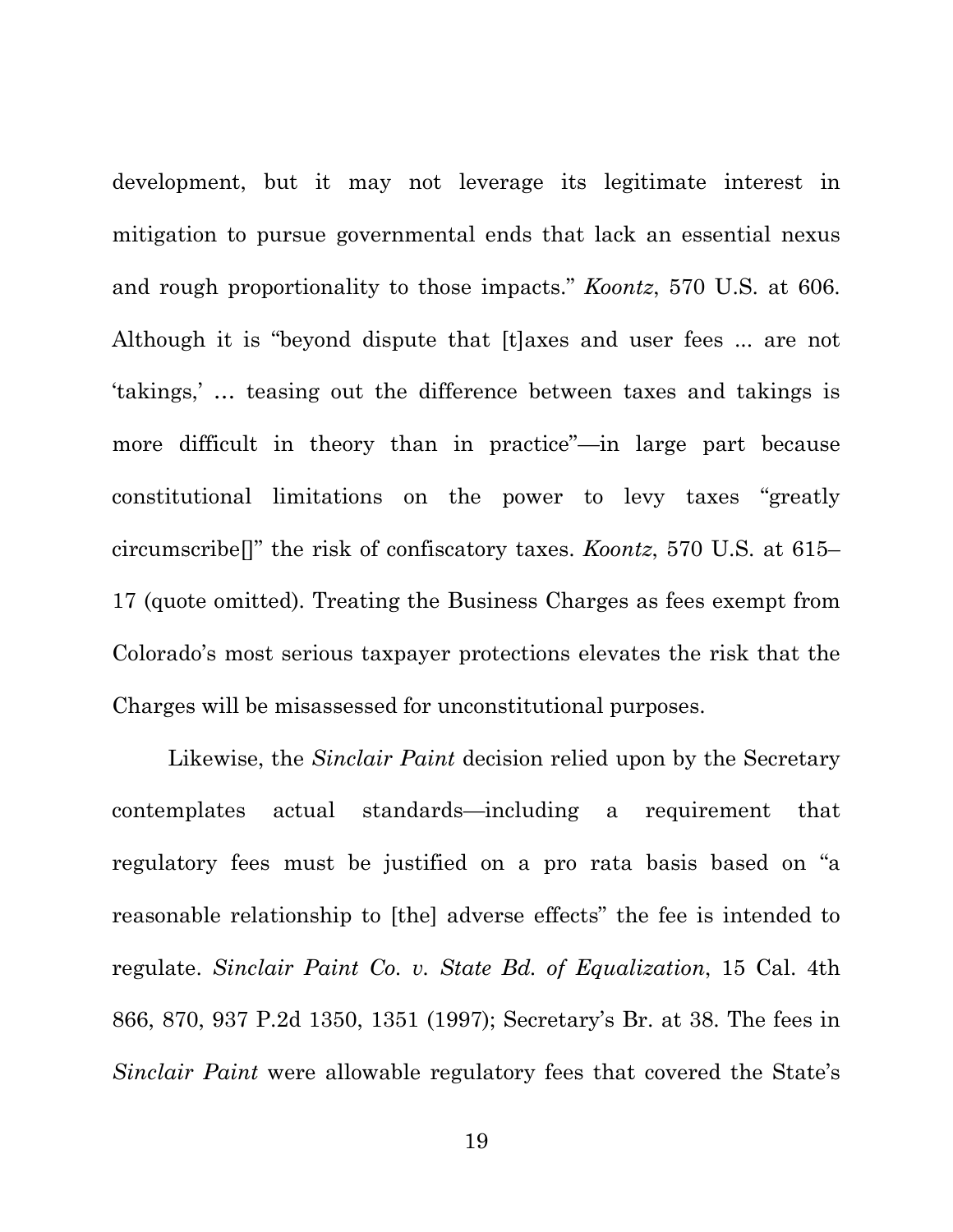cost to enforce an environmental regime and to remediate environmental harm caused by the payees; however, the fees were permissible only because there was a direct connection to the activity of the payee. By contrast, the Secretary seems to assume that regulatory fees may justify exactions intended to cover costs for *any* regulatory program, regardless of whether there is a direct nexus to the activities of the payee.

Moreover, numerous courts have followed the First Circuit's decision in *San Juan Cellular Telephone Co. v. Public Service Commission of Puerto Rico*, 967 F.2d 683 (1st Cir. 1992), which noted that courts, in distinguishing a regulatory fee from a tax, "have tended ... to emphasize the revenue's ultimate use, asking whether it provides a general benefit to the public, of a sort often financed by a general tax, or whether it provides more narrow benefits to regulated companies or defrays the agency's costs of regulation." 967 F.2d at 685. Regulatory fees must be "used for the regulation or benefit of the parties upon whom the assessment is imposed." *Bidart Bros. v. California Apple Comm'n*, 73 F.3d 925, 931 (9th Cir. 1996) (applying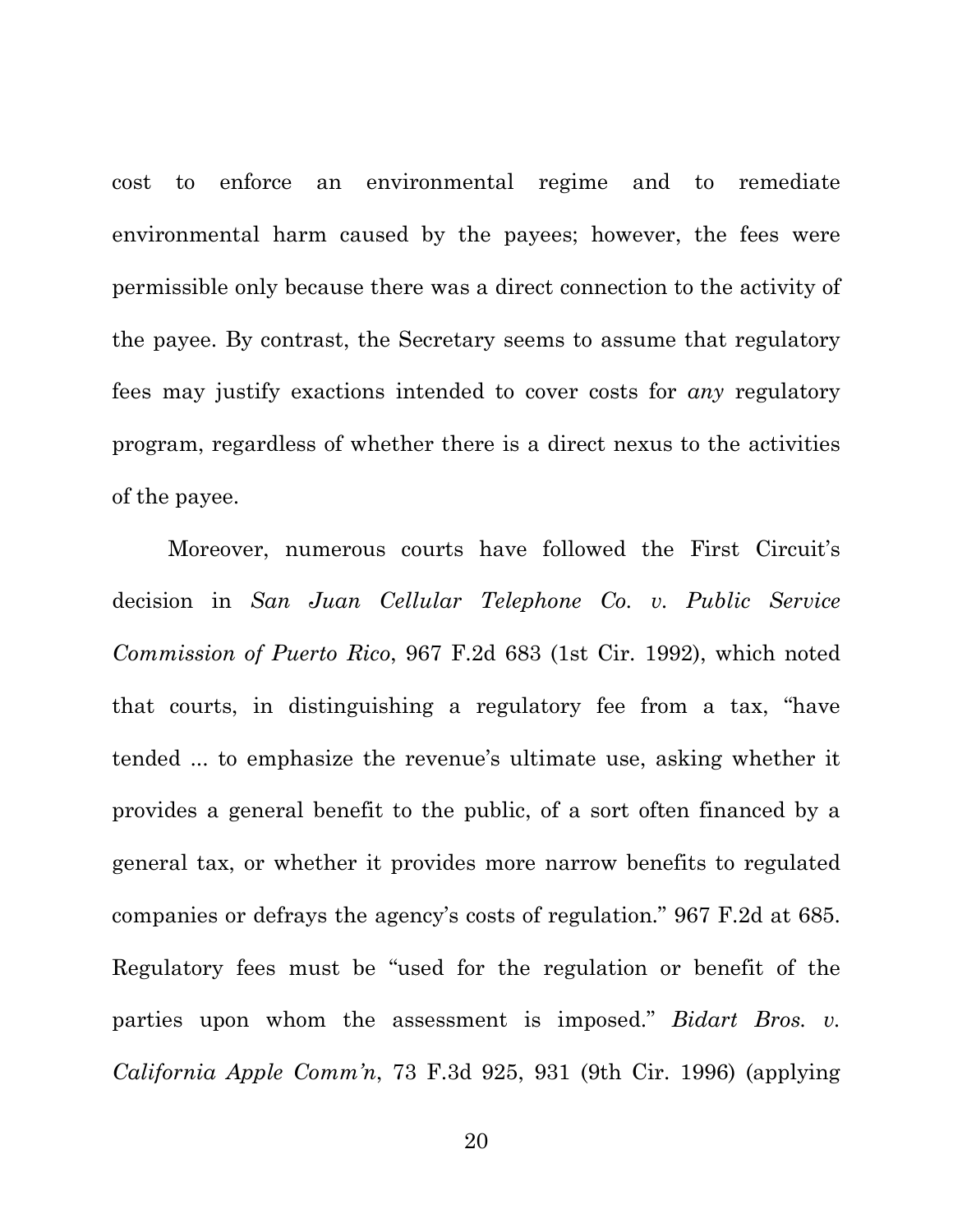*San Juan Cellular*); *see also Hawaii Insurers Council v. Lingle*, 120 Haw. 51, 66, 201 P.3d 564, 579 (2008) (collecting cases).

#### **CONCLUSION**

This Court and others have said time and again that a "fee" must bear a reasonable relationship to services or regulations directed toward those charged. The Business Charges fund services and regulations far in excess of those directed to the fee-paying businesses. This Court's application of TABOR and the nature of the Business Charges demonstrate that the Charges are taxes. This Court should not avoid that conclusion by falling back on an archaic and outdated standard of review that conflicts with the proper role of the judiciary and the text of the Colorado Constitution.

Respectfully submitted this 8th day of November 2018.

s/ JAMES M. MANLEY James M. Manley